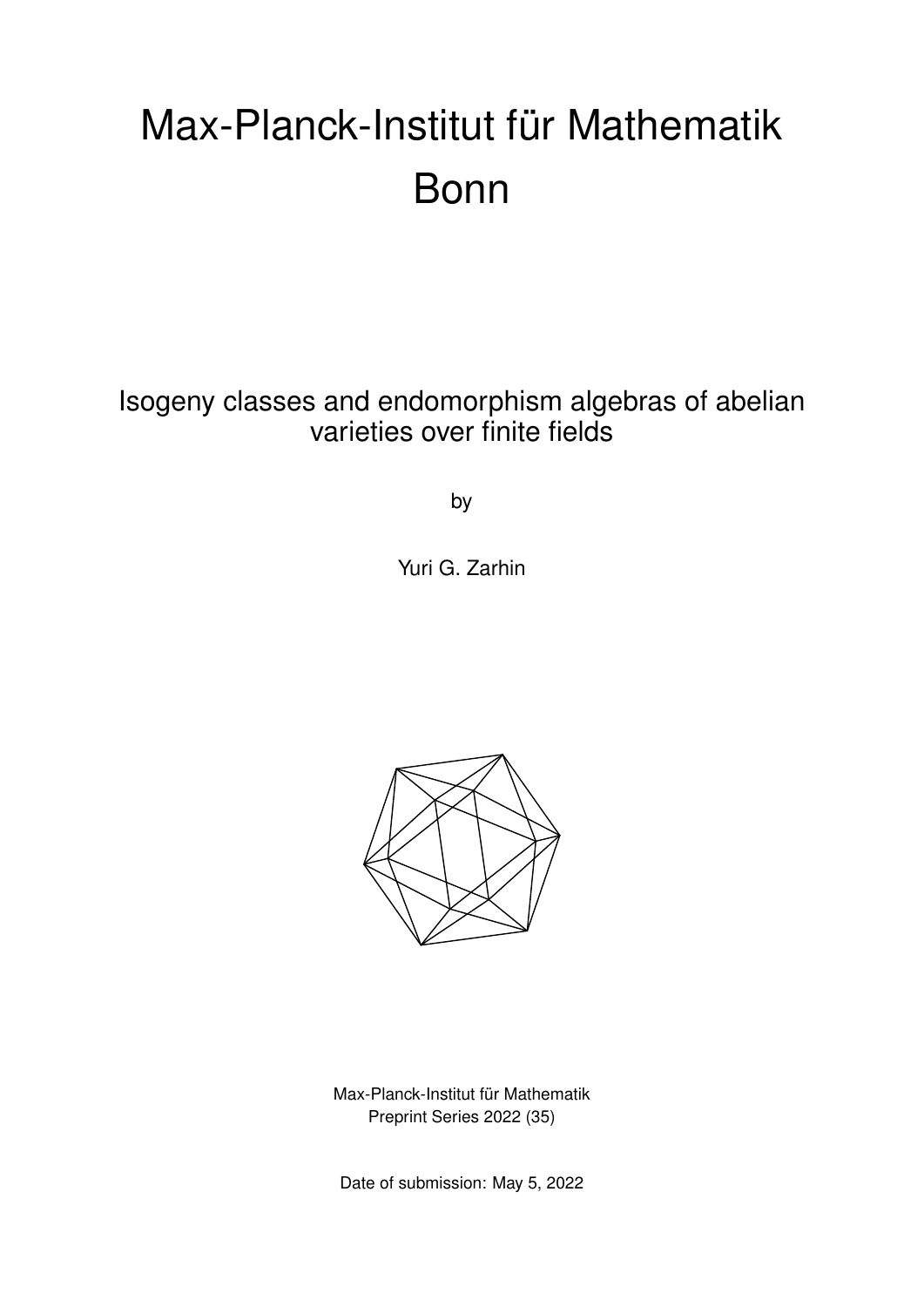# Isogeny classes and endomorphism algebras of abelian varieties over finite fields

by

Yuri G. Zarhin

Max-Planck-Institut für Mathematik Vivatsgasse 7 53111 Bonn **Germany** 

Department of Mathematics Pennsylvania State University University Park, PA 16802 USA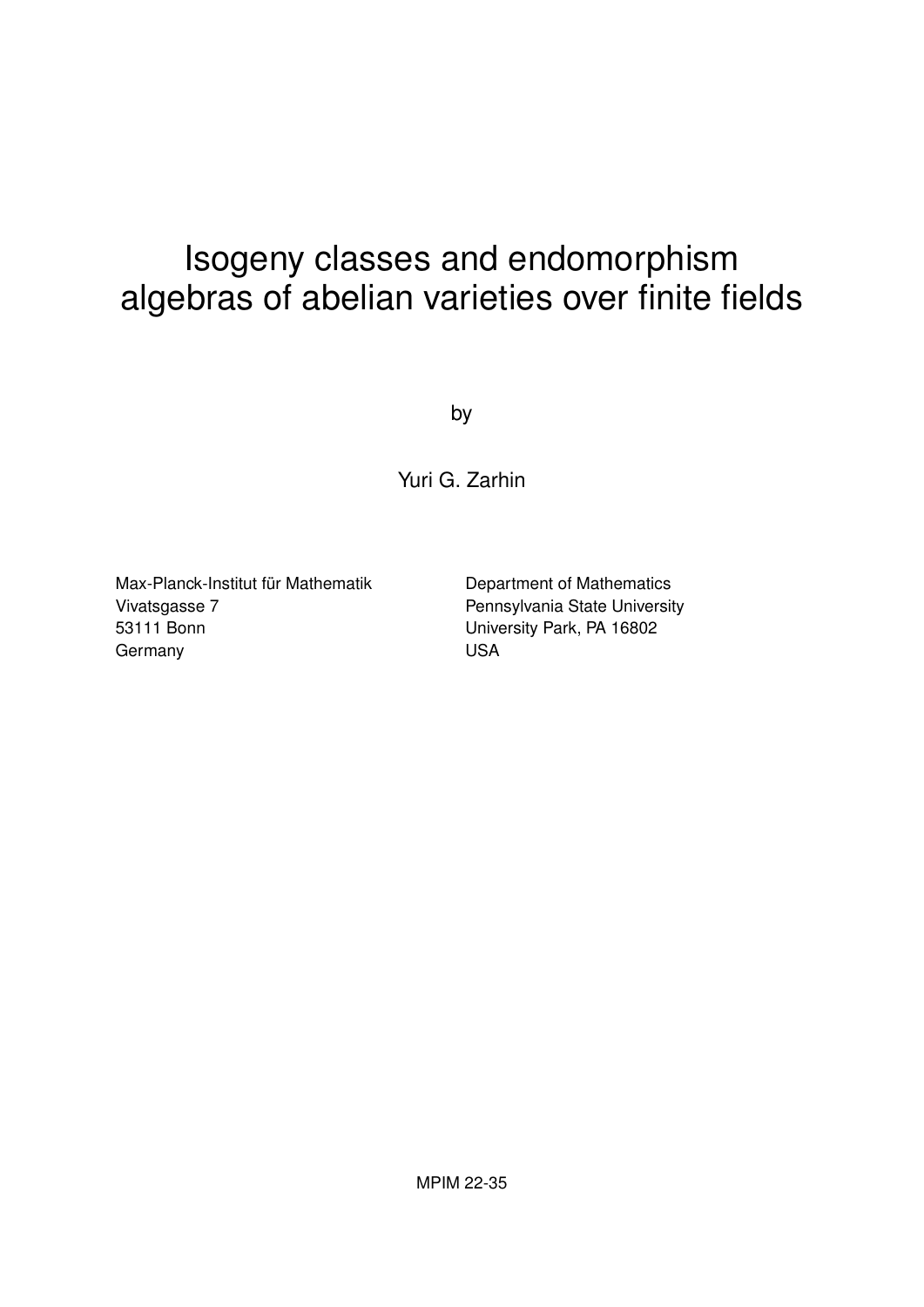# ISOGENY CLASSES AND ENDOMORPHISMS ALGEBRAS OF ABELIAN VARIETIES OVER FINITE FIELDS

#### YURI G. ZARHIN

ABSTRACT. We construct non-isogenous simple ordinary abelian varieties over an algebraic closure of a finite field with isomorphic endomorphism algebras.

# 1. INTRODUCTION

**1.1.** If K is a number field then we write  $Cl(K)$  for the (finite commutative) ideal class group of K,  $\text{cl}(K)$  for the class number of K (i.e., the cardinality of  $Cl(K)$  and  $exp(K)$  for the exponent of  $Cl(K)$ . Clearly,  $\exp(K)$  divides  $\text{cl}(K)$ . (The equality holds if and only if  $\text{Cl}(K)$  is cyclic, which is not always the case, see [1, Tables].) In addition,  $\exp(K)$  is odd if and only if  $\text{cl}(K)$  is odd. We write  $\mathscr{O}_K$  for the ring of integers in K and  $U_K$  for the group of units, i.e., the multiplicative group of invertible elements in  $\mathscr{O}_K$ . As usual, an element of  $U_K$  is called a unit in  $K$  or a  $K$ -unit. It is well known (and can be easily checked) that if a unit u in K is a square in K then it is also a square in  $U_K$ .

Let p be a prime and q a positive integer that is a power of p. We write  $\mathbb{F}_p$  for the p-element finite field and  $\mathbb{F}_q$  for its q-element overfield. As usual,  $\overline{\mathbb{F}}_p$  stands for an algebraic closure of  $\overline{\mathbb{F}}_p$ , which is also an algebraic closure of  $\mathbb{F}_q$ . We have

$$
\mathbb{F}_p \subset \mathbb{F}_q \subset \bar{\mathbb{F}}_p.
$$

If X is an abelian variety over  $\bar{\mathbb{F}}_p$  then we write  $\text{End}^0(X)$  for its endomorphism algebra  $\text{End}(X) \otimes \mathbb{Q}$ , which is a finite-dimensional semisimple algebra over the field  $\mathbb Q$  of rational numbers. If X is defined over  $k = \mathbb{F}_q$  then we write  $\text{End}_k(X)$  for its ring of k-endomorphisms and  $\text{End}_k^0(X)$  for the Q-algebra  $\text{End}_k(X) \otimes \mathbb{Q}$ ; one may view  $\text{End}_k^0(X)$  as the Q-subalgebra of  $\text{End}^0(X)$  with the same 1.

<sup>2010</sup> Mathematics Subject Classification. 11G10, 11G25, 14G15.

The author was partially supported by Simons Foundation Collaboration grant # 585711. Part of this work was done during his stay in January - May 2022 at the Max-Planck Institut für Mathematik (Bonn, Germany), whose hospitality and support are gratefully acknowledged.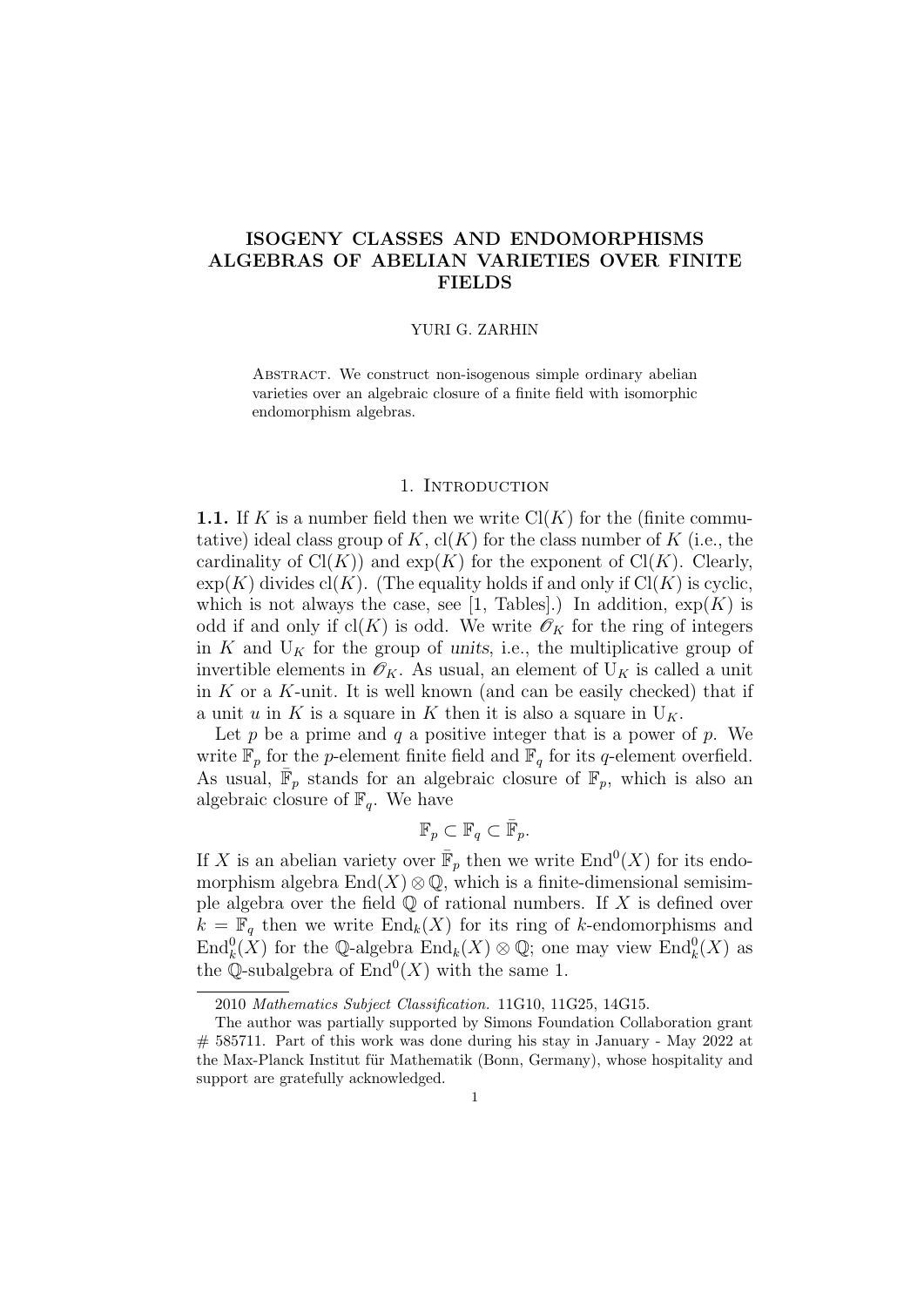It is well known that isogenous abelian varieties have isomorphic endomorphism algebras and the same dimension (and p-adic Newton polygon). In addition, an abelian variety is simple if and only if its endomorphism algebra is a division algebra over Q. It is also known (Grothendieck-Tate) that  $\text{End}^0(X)$  uniquely determines the dimension of X [8]. Namely,  $2dim(X)$  is the maximal Q-dimension of a semisimple commutative Q-subalgebra of  $\text{End}^0(X)$ . However, it turns out that there are non-isogenous abelian varieties over  $\bar{\mathbb{F}}_p$  with isomorphic endomorphism algebras.

The aim of this note is to provide explicit examples of such varieties. Let me start with a classical result of M. Deuring about elliptic curves [3], [14, Ch. 4].

**Proposition 1.2.** Let  $K$  be an imaginary quadratic field.

- (i) Let p be a prime and E an elliptic curve over  $\overline{\mathbb{F}}_p$  such that  $\text{End}^0(E)$  is isomorphic to K.
	- Then p splits in K and E is ordinary.
- (ii) Let p be a prime that splits in K. Then all the elliptic curves E over  $\overline{\mathbb{F}}_p$  with  $\text{End}^0(E) \cong K$  are mutually isogenous.

I did not find in the literature the following assertion that complements Proposition 1.2.

**Proposition 1.3.** Let K be an imaginary quadratic field and p a prime that splits in K. Let us put  $q = p^{\exp(K)}$ .

Then there exists an elliptic curve  $E$  that is defined with all its endomorphisms over  $\mathbb{F}_q$  and such that  $\text{End}^0(E) \cong K$ .

Remark 1.4. One may deduce from ([4, Satz 3], [9, Sect. 6, Cor. 1 on p. 507]) that if we put  $q_1 = p^{cl(K)}$  then there exists an elliptic curve E that is defined with all its endomorphisms over  $\mathbb{F}_{q_1}$  and such that  $\text{End}(E) \cong \mathscr{O}_K$  (and therefore  $\text{End}^0(E) \cong K$ ).

The next result is an analogue of Proposition 1.2 for abelian surfaces and quartic fields.

**Proposition 1.5.** Let  $K$  be a  $CM$  quartic field that is a cyclic extension of  $\mathbb Q$ .

(i) Let p be a prime and Y an abelian surface over  $\overline{\mathbb{F}}_p$  such that  $\text{End}^0(Y)$  is isomorphic to K.

Then p splits completely in K and Y is simple ordinary.

(ii) Let p be a prime that splits in K.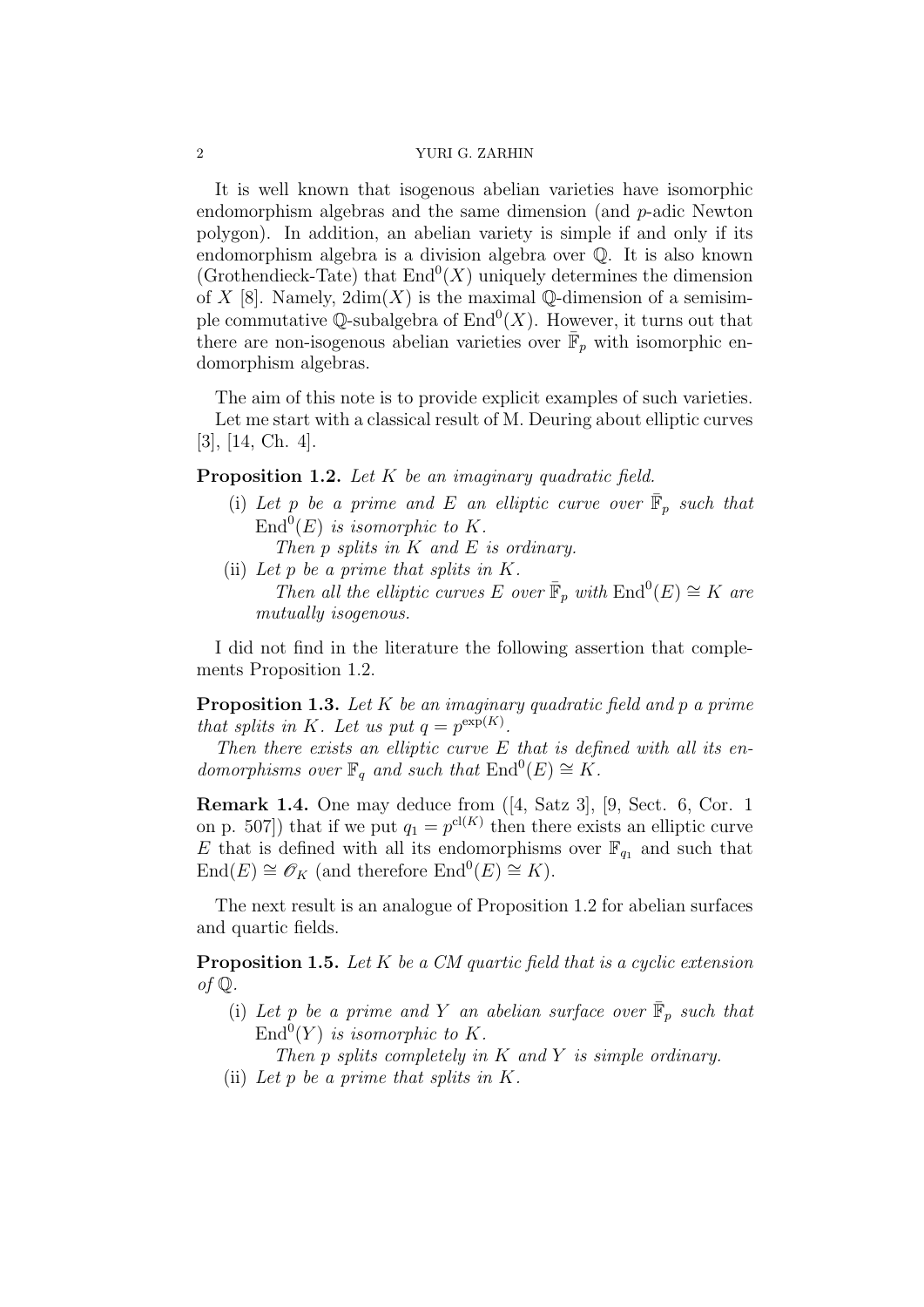Then all the abelian surfaces Y over  $\overline{\mathbb{F}}_p$  with  $\text{End}^0(Y) \cong K$ are mutually isogenous. In addition, there exists such an Y that is defined with all its endomorphisms over  $\mathbb{F}_{p^{2c}}$  where  $c=$  $\exp(K)$ .

Our main result is the following assertion.

**Theorem 1.6.** Let n be a positive integer and K is a CM field that is a cyclic degree  $2^n$  extension of Q. Let  $K_0$  be the only degree  $2^{n-1}$ subfield of  $K$ , which is the maximal totally real subfield of  $K$ . Let us put  $c = \exp(K)$ .

(i) Let p be a prime and A an abelian variety over  $\overline{\mathbb{F}}_p$  such that  $\text{End}^0(A)$  is isomorphic to K.

Then p splits completely in  $K$  and  $A$  is an ordinary simple abelian variety of dimension  $2^{n-1}$ .

- (ii) Let p be a prime that splits completely in K. Let us put  $q = p^c$ .
	- (1) There are precisely  $2^{2^{n-1}-n}$  isogeny classes of abelian varieties A over  $\overline{\mathbb{F}}_p$ , whose endomorphism algebra  $\text{End}^0(A)$  is isomorphic to K.
	- (2) Each of these isogeny classes contains an abelian variety that is defined with all its endomorphisms over  $\mathbb{F}_{q^2}$ .
	- (3) Assume additionally that every totally positive unit in  $K_0$ is a square in  $K_0$ . Then each of these isogeny classes contains an abelian variety that is defined with all its endomorphisms over  $\mathbb{F}_q$ .
- **Remark 1.7.** (a) If  $n = 1$  then K is an imaginary quadratic field and therefore  $K_0 = \mathbb{Q}$  and  $U_{\mathbb{Q}} = {\pm 1}$ . The only (totally) positive unit in  $\mathbb Q$  is 1, which is obviously a square in  $\mathbb Q$ . Hence, Propositions 1.2 and 1.3 are the special case of Theorem 1.6 with  $n = 1$ . On the other hand, Proposition 1.5 follows readily from the special case of Theorem 1.6 with  $n = 2$ .
	- (b) If  $n \geq 3$  then the number  $2^{2^{n-1}-n}$  of the corresponding isogeny classes is strictly greater than 1. This gives us examples of non-isogenous abelian varieties over  $\bar{\mathbb{F}}_p$ , whose endomorphism algebras are isomorphic to  $K$  and therefore are mutually isomorphic.
	- (c) Now let n be an arbitrary positive integer. By Chebotarev's density theorem, the set of primes that split completely in  $K$  is infinite (and even has a positive density  $1/2^n$ ).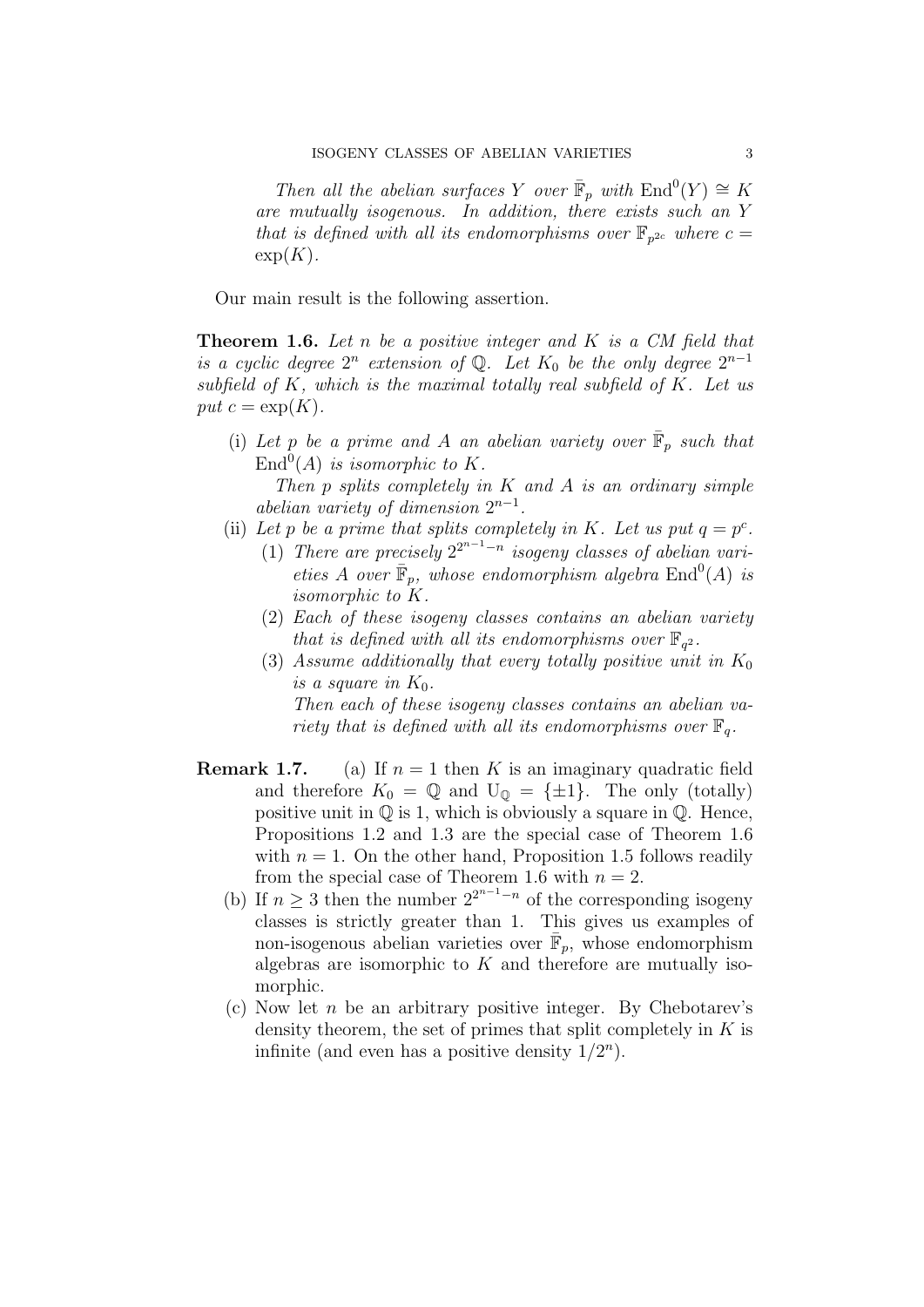**Corollary 1.8.** Let r be a Fermat prime (e.g.,  $r = 3, 5, 17, 257, 65537$ ). Let  $p$  be a prime that is congruent to 1 modulo  $r$ . Let us put

$$
isg(r) = \frac{2^{(r-1)/2}}{(r-1)}.
$$
\n(1)

Then there are precisely isg(r) isogeny classes of simple  $(r - 1)/2$ dimensional ordinary abelian varieties  $\overline{A}$  over  $\overline{\mathbb{F}}_p$ , whose endomorphism algebra

$$
\mathrm{End}^0(A) = \mathrm{End}(A) \otimes \mathbb{Q}
$$

is isomorphic to the rth cyclotomic field  $\mathbb{Q}(\zeta_r)$ . In addition, if  $c =$  $\exp(\mathbb{Q}(\zeta_r))$  and  $q = p^c$  then each of these isogeny classes contains an abelian variety that is defined with all its endomorphisms over  $\mathbb{F}_q$ .

**Remark 1.9.** The congruence condition on p means that p splits completely in  $\mathbb{Q}(\zeta_r)$ . There are infinitely many such p, thanks to Dirichlet's theorem about primes in an arithmetic progression. More precisely, the set of such primes has density  $1/(r-1)$ .

Remark 1.10. It is well known that the property of being simple (resp. ordinary) is invariant under isogenies.

**Remark 1.11.** Let r be a Fermat prime. Clearly,  $\text{isg}(r) = 1$  if and only if  $r \leq 5$ .

Let p be a prime p that is congruent to  $1 \mod r$ . It follows from Theorem 1.6 that  $r \leq 5$  if and only if there is a precisely one isogeny class of simple ordinary  $(r-1)/2$ -dimensional abelelian varieties over  $\overline{\mathbb{F}}_p$ , whose endomorphiam algebra is isomorphic to  $\mathbb{Q}(\zeta_r)$ . In other words, all such abelian varieties are mutually isogenous over  $\bar{\mathbb{F}}_p$ , if and only if  $r \in \{3, 5\}$ .

- **Example 1.12.** (i) Take  $r = 3$ . We have  $isg(3) = 1$ . It follows from Remark 1.11 that if  $p \equiv 1 \mod 3$  then all ordinary elliptic curves over  $\bar{\mathbb{F}}_p$  with endomorphism algebra  $\mathbb{Q}(\zeta_3)$  are isogenous. (This assertion seems to be well known.) This implies that each such elliptic curve is isogenous over  $\overline{\mathbb{F}}_p$  to  $y^2 = x^3 - 1$ .
	- (ii) Take  $r = 5$ . We have isg(5) = 1. It follows from Remark 1.11 that if  $p \equiv 1 \mod 5$  then all abelian varieties over  $\bar{\mathbb{F}}_p$  with endomorphism algebra  $\mathbb{Q}(\zeta_5)$  are two-dimensional simple ordinary and mutually isogenous. This implies that each such abelian variety is isogenous to the jacobian of the genus 2 curve  $y^2 = x^5 - 1.$

**Example 1.13.** Let us take  $r = 17$ . Then  $\text{cl}(\mathbb{Q}(\zeta_{17})) = 1$  [13]. Let us choose a prime p that is congruent to 1 modulo 17 (e.g.,  $p = 103$ ). We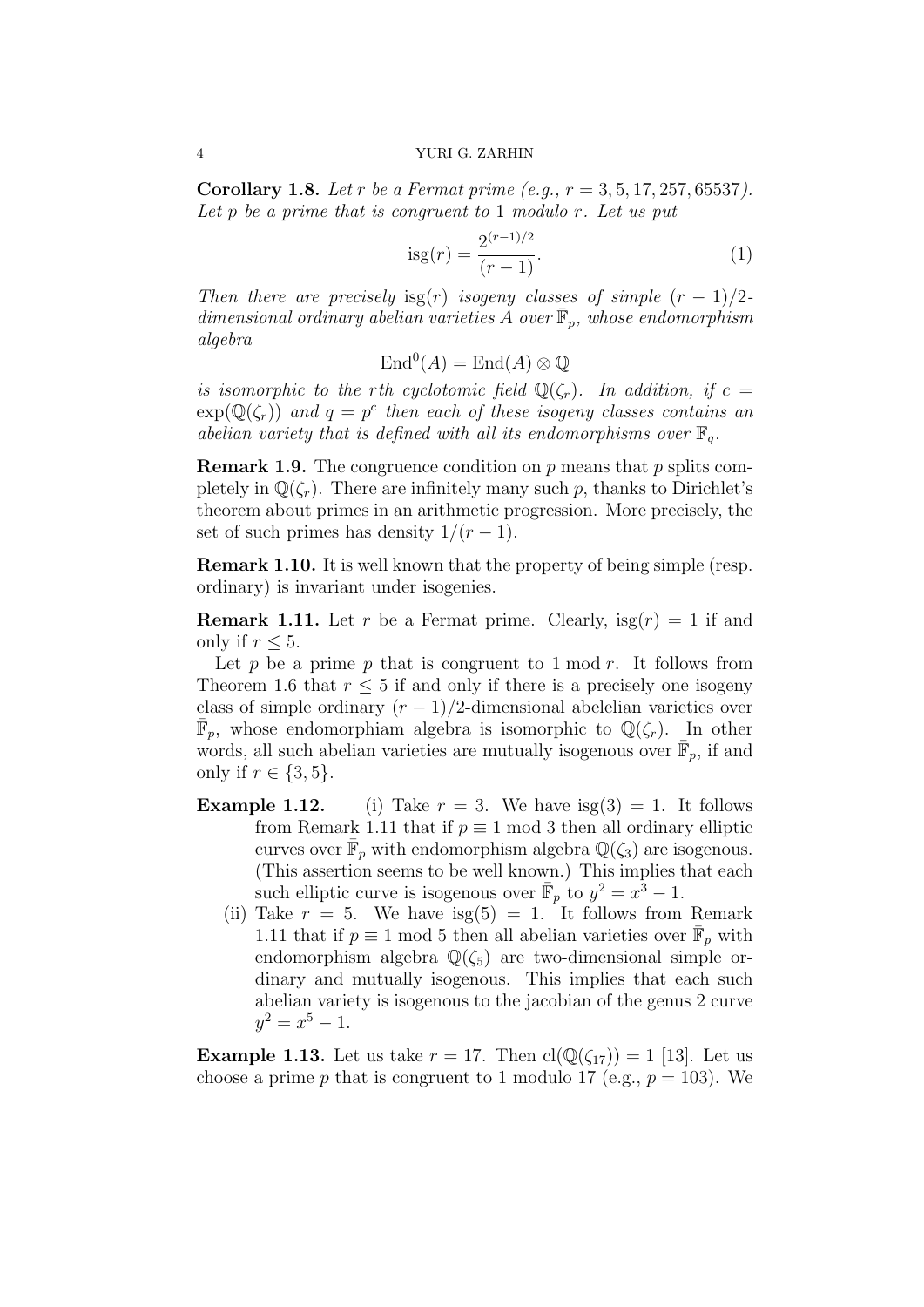have

$$
isg(17) = \frac{2^8}{16} = 16.
$$

By Theorem 1.6, there are precisely 16 isogeny classes of simple ordinary  $\frac{16}{2} = 8$ -dimensional abelian varieties over  $\bar{\mathbb{F}}_p$  with endomorphism algebras  $\mathbb{Q}(\zeta_{17})$ . In addition, each of these isogeny classes contains an abelian eightfold that is defined with all its endomorphisms over  $\mathbb{F}_n$ .

This implies that there exist sixteen 8-dimensional ordinary simple abelian varieties  $A_1, \ldots, A_{16}$  over  $\bar{\mathbb{F}}_p$  that are mutually non-isogenous but each endomorphism algebra  $\text{End}^0(A_i)$  is isomorphic to  $\mathbb{Q}(\zeta_{17})$  (for all i with  $1 \leq i \leq 16$ ). In particular,

$$
End0(Ai) \cong End0(Aj) \ \forall i, j \ (1 \leq i < j \leq 16).
$$

In addition, each  $A_i$  and all its endomorphisms are defined over  $\mathbb{F}_n$ . This gives an answer to a question of L. Watson [15].

The following assertion is a natural generalization of Corollary 1.8.

**Corollary 1.14.** Let r be an odd prime and  $(r-1) = 2<sup>n</sup> \cdot m$  where n is a positive integer and  $m$  is a positive odd integer. Let  $H$  be the only order m subgroup of the cyclic Galois group

$$
\operatorname{Gal}(\mathbb{Q}(\zeta_r)/\mathbb{Q}) = (\mathbb{Z}/r\mathbb{Z})^*
$$

of order  $(r-1)$ . Let

$$
K = K^{(r)} := \mathbb{Q}(\zeta_r)^{\mathbf{H}} \tag{2}
$$

be the subfield of **H**-invariants in  $\mathbb{Q}(\zeta_r)$ . Then:

- (0)  $K^{(r)}$  is a CM field that is a cyclic degree  $2^n$  extension of Q. In addition, a prime p splits completely in  $K^{(r)}$  if and only if  $p \neq r$ and p mod r is a  $2<sup>n</sup>$ th power in  $\mathbb{F}_r$ .
- (i) Let p be a prime and A an abelian variety over  $\overline{\mathbb{F}}_p$  such that  $\text{End}^0(A)$  is isomorphic to  $K^{(r)}$ .

Then p splits completely in  $K^{(r)}$  and A is an ordinary simple abelian variety of dimension  $2^{n-1}$ .

(ii) Let p be a prime that splits completely in  $K^{(r)}$  and let  $q = p^c$ where  $c = \exp(K^{(r)})$ .

Then there are precisely  $2^{2^{n-1}-n}$  isogeny classes of abelian varieties A over  $\overline{\mathbb{F}}_p$ , whose endomorphism algebra  $\text{End}^0(A)$  is isomorphic to  $K^{(r)}$ . In addition, each of these isogeny classes contains an abelian variety that is defined with all its endomorphisms over  $\mathbb{F}_q$ .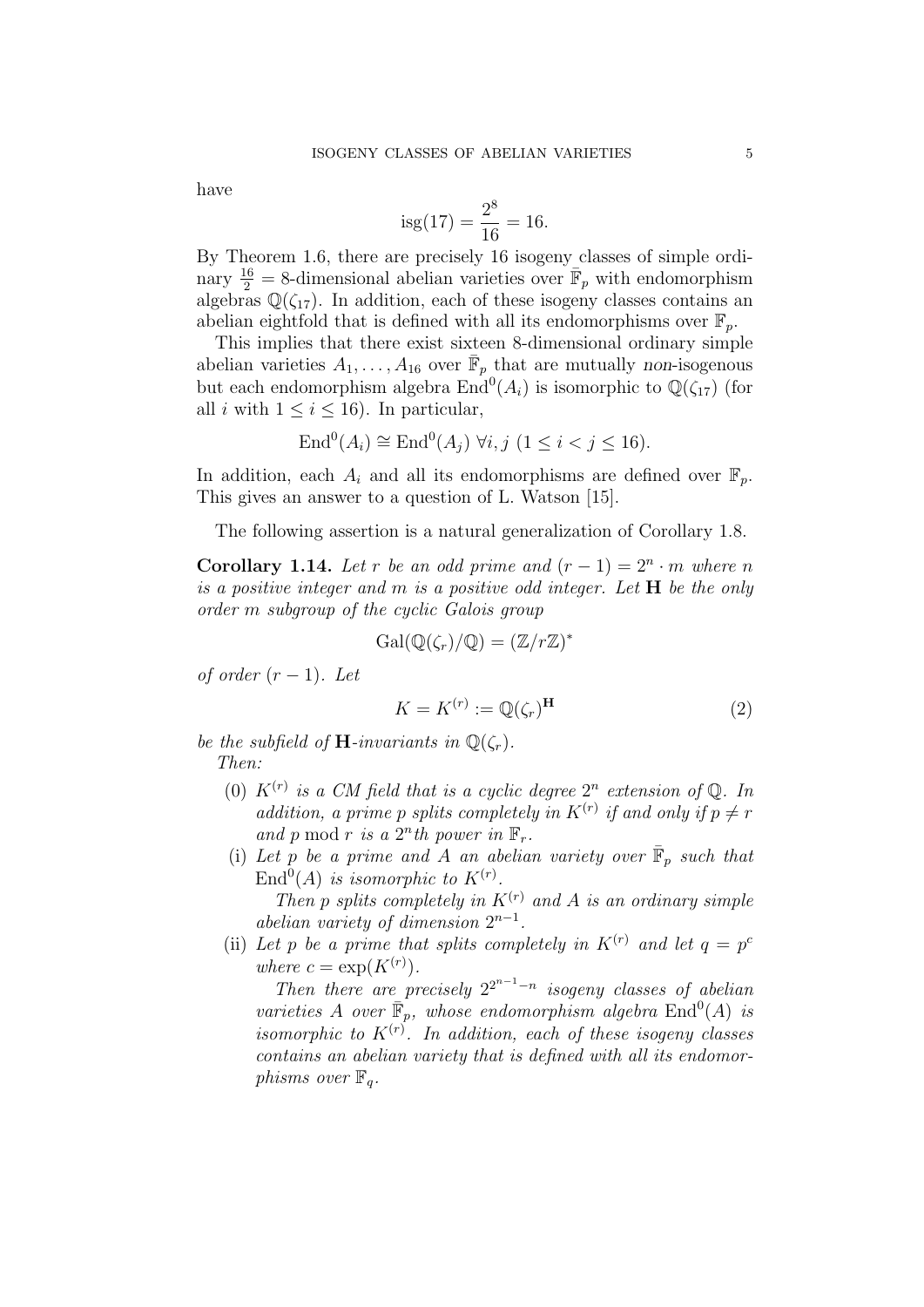**Remark 1.15.** Let  $K = K^{(r)}$ . It is well known that r is totally ramified in  $\mathbb{Q}(\zeta_r)$  and therefore in its subfield K as well. This implies that if  $K_0$ is the only degree  $2^{n-1}$  subfield of K, which is the maximal totally real subfield of K, then the quadratic extension  $K/K_0$  is ramified. On the other hand, it is known that ([5, Sect. 38], [2, p. 77-78]) that  $\text{cl}(K^{(r)})$  is odd (and therefore  $c = \exp(K^{(r)})$  is also odd). It follows from [5, Sect. 37, Satz 42 (see also  $[2, \text{Cor. } 13.10 \text{ on } p. 76]$ ) that  $K_0$  has units with independent signs (there are units of  $K_0$  of every possible signature), which implies (thanks to [2, Lemma 12.2 on p. 55]) that every *totally* positive unit in  $K_0$  is a square in  $K_0$  and therefore is a square in  $U_{K_0}$ .

**Example 1.16.** Let us fix an integer  $n \geq 2$ . Here is a construction of infinitely many mutually non-isomorphic CM fields that are cyclic degree  $2^n$  extensions of  $\mathbb Q$ . Let us consider the infinite (thanks to Dirichlet's theorem) set of primes r that are congruent to  $1+2^n$  modulo  $2^{n+1}$ . Then  $r-1=2^n \cdot m$  where m is an odd positive integer. In light of Corollary 1.14, the corresponding subfield  $K^{(r)}$  of  $\mathbb{Q}(\zeta_r)$  defined by (2) enjoys the desired properties. Since  $K^{(r)}$  is a subfield of  $\mathbb{Q}(\zeta_r)$ , the field extension  $K^{(r)}/\mathbb{Q}$  is ramified precisely at r. This implies that the fields  $K^{(r)}$  are mutually non-isomorphic (and even linearly disjoint) for distinct r.

The paper is organized as follows. In Section 2 we review basic results about maximal ideals of  $\mathscr{O}_K$ . In Section 3 we concentrate on so called ordinary Weil's  $q$ -numbers in  $K$ . In Section 4 we discuss simple abelian varieties over  $\mathbb{F}_q$ , whose Weil's numbers lie in K. In Section 5 we discussed some basic facts of Honda-Tate theory [11, 6, 12]. Section 6 contains proofs of main results.

In what follows we will freely use the following elementary well known observation. Any  $\mathbb{Q}$ -subalgebra with 1 of a number field K is actually a subfield of  $K$ ; in particular, it is also a number field. E.g., if u is an element of L then the subfield  $\mathbb{Q}(u)$  generated by u coincides with the  $\mathbb Q$ -subalgebra  $\mathbb Q[u]$  generated by u.

Acknowledgements. I am grateful to Ley Watson for an interesting stimulating question [15].

# 2. Preliminaries

2.1. We keep the notation and assumptions of Subsection 1.1 and Theorem 1.6. As usual,  $\mathbb{Q}, \mathbb{R}, \mathbb{C}$  stand for the fields of rational, real and complex numbers and  $\overline{Q}$  for the (algebraically closed) subfield of all algebraic numbers in  $\mathbb C$ . We write  $\mathbb Z$  (resp.  $\mathbb Z_+$ ) for the ring of integers (resp. for the additive semigroup of **nonnegative** integers). If  $T$  is a finite set then we write  $#(T)$  for the number of its elements.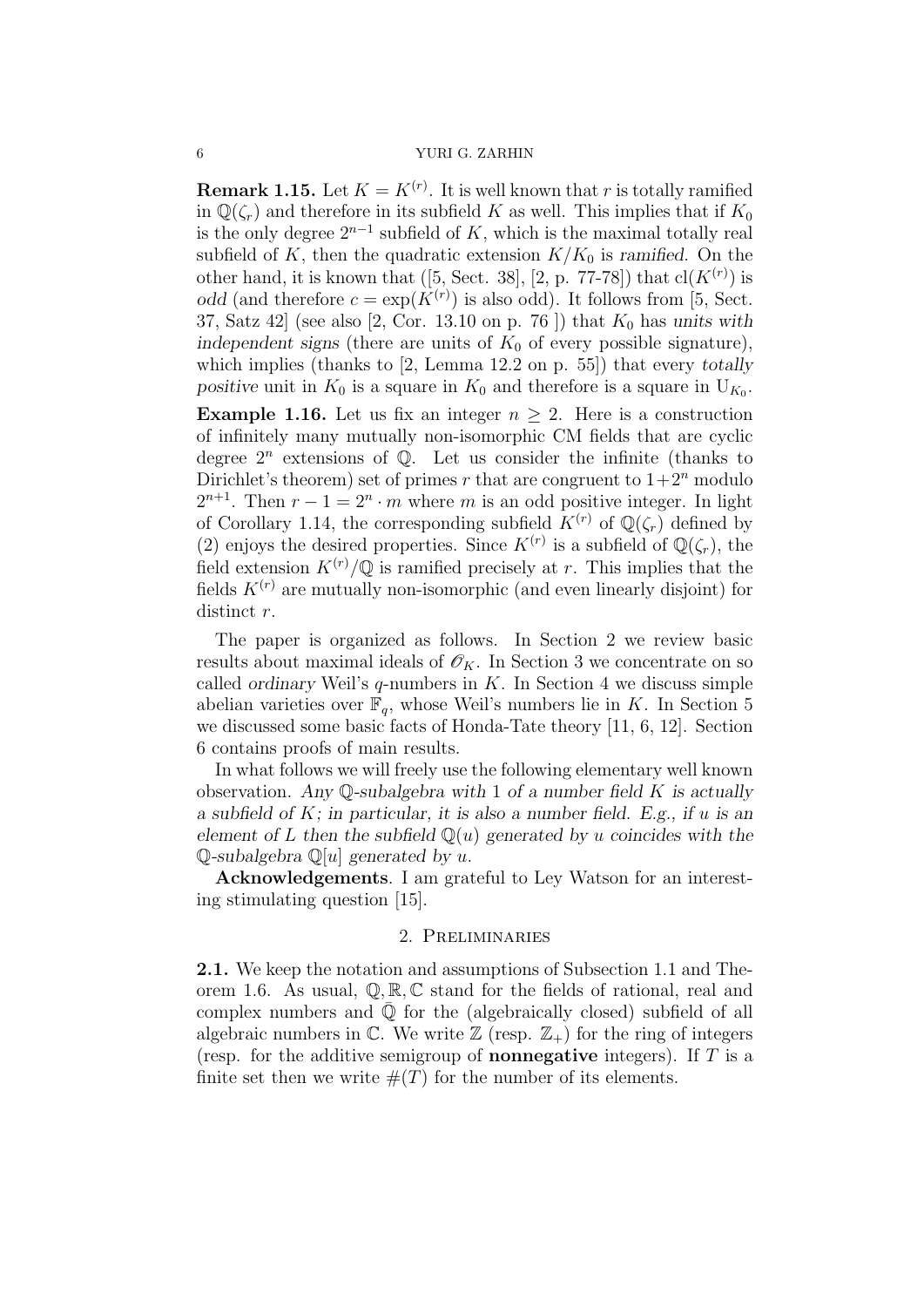Recall [6, 12] that an algebraic integer  $\pi \in \overline{Q}$  is called a Weil's qnumber if all its Galois-conjugates have the archimedean absolute value  $\sqrt{q}$ .

Throughout this paper,  $n$  is a positive integer and  $K$  is a CM field that is a degree  $2^n$  cyclic extension of  $\mathbb{Q}$ . We view K as a subfield of  $\mathbb{C}$ ; in particuar, K is a subfield of  $\overline{\mathbb{Q}}$  that is stable under the complex conjugation. We denote by

$$
\rho: K \to K
$$

the restriction of the complex conjugation to K; one may view  $\rho$  as an element of order 2 in the Galois group

$$
G := \operatorname{Gal}(K/\mathbb{Q})
$$

where  $G$  is a cyclic group of order  $2^n$ .

Remark 2.2. Let  $\pi \in K \subset \mathbb{C}$ .

- Suppose that  $\pi$  is a Weil's q-number. Then  $\pi$  is a algebraic integer, i.e.,  $\pi \in \mathscr{O}_K$ . Since the absolute value of  $\pi$  is the square root of q, we have  $\pi \cdot \rho(\pi) = q$ .
- Conversely, suppose that  $\pi \in \mathscr{O}_K$  (i.e.,  $\pi$  is an algebraic integer) and

$$
\pi \cdot \rho(\pi) = q \tag{3}
$$

Since  $K/\mathbb{Q}$  is Galois, all the Galois-conjugates of  $\pi$  also lie in  $\mathscr{O}_K$  and constitute the orbit

$$
G\pi = \{ \sigma(\pi) \mid \sigma \in G \}
$$

of G. Since G is commutative and contains  $\rho$ , it follows from (3) that for all  $\sigma \in G$ 

$$
\sigma(\pi) \cdot \rho(\sigma(\pi)) = \sigma(\pi) \cdot \sigma(\rho(\pi)) = \sigma(\pi \cdot \rho(\pi)) = \sigma(q) = q.
$$

It follows readily that  $\pi \in K$  is a Weil's q-number if and only if  $\pi \in \mathscr{O}_K$  and (3) holds.

We write  $W(q, K)$  for the set of Weil's q-numbers in K and  $\mu_K$  for the (finite cyclic) multiplicative group of roots of unity in  $K$ . Clearly,  $W(q, K)$  is a finite G-stable subset of  $\mathscr{O}_K$ , which is also stable under multiplication by elements of  $\mu_K$ . The latter gives rise to the free action of  $\mu_K$  on  $W(q, K)$  defined by

$$
\mu_K \times W(q, K) \to W(q, K), \ \zeta, \pi \mapsto \zeta \pi \ \forall \zeta \in \mu_K, \pi \in W(q, K).
$$

Remark 2.3. It is well known (and follows easily from a theorem of Kronecker [16, Ch. IV, Sect. 4, Th.8]) that  $\pi_1, \pi_2 \in W(q, K)$  lie in the same  $\mu_K$ -orbit (i.e.,  $\pi_2/\pi_1$  is a root of unity) if and only if the ideals  $\pi_1 \mathscr{O}_K$  and  $\pi_2 \mathscr{O}_K$  of  $\mathscr{O}_K$  do coincide.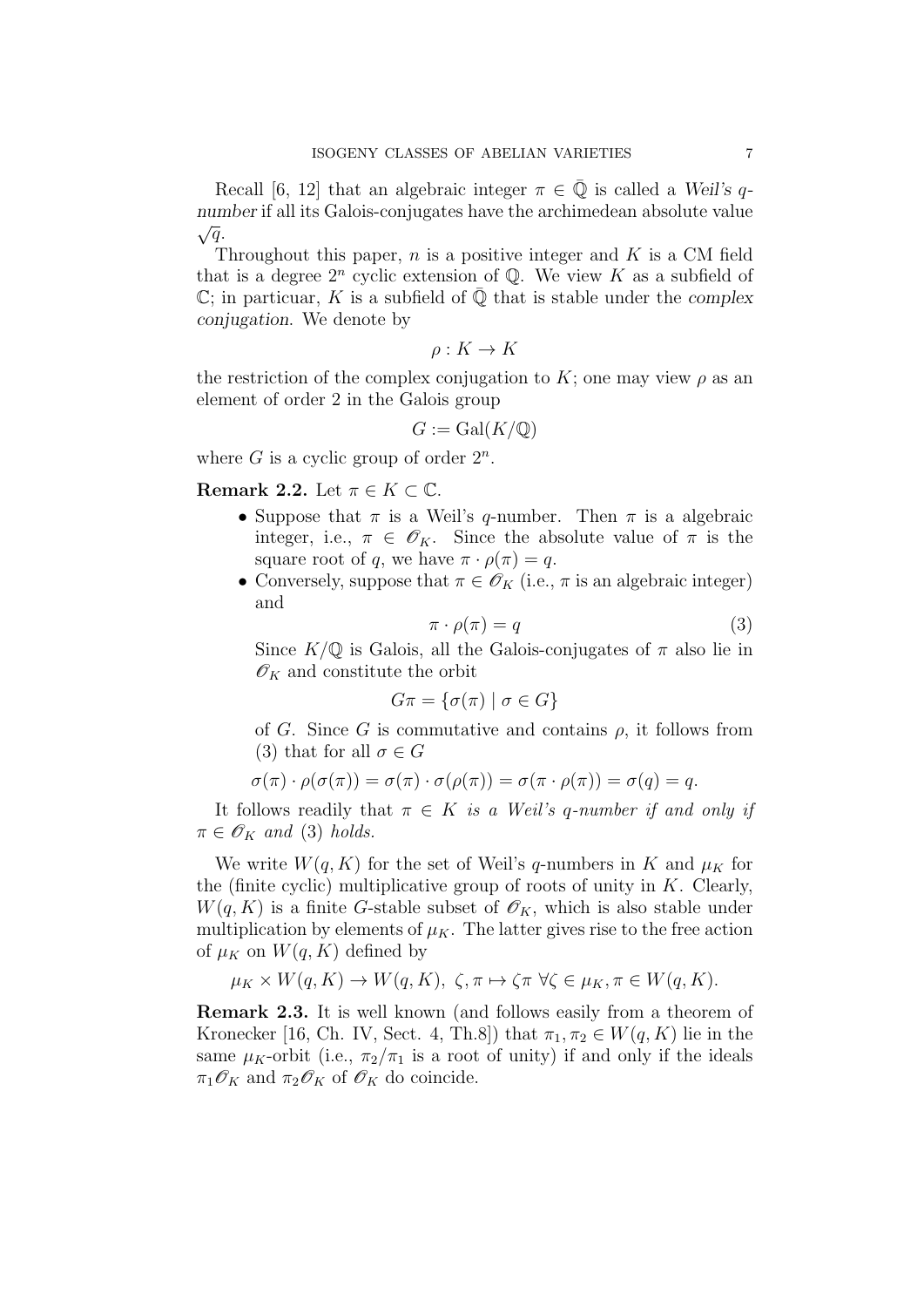Recall (Subsection 2.1) that K is a subfield of the field  $\mathbb C$  of complex numbers that is stable under the complex conjugation. Then

$$
K_0:=K\bigcap\mathbb{R}
$$

is a (maximal) totally real number (sub)field, whose degree  $[K_0 : \mathbb{Q}]$  is

$$
\frac{[K:\mathbb{Q}]}{2} = \frac{2^n}{2} = 2^{n-1}.
$$

**2.4.** Recall that the Galois group  $G = \text{Gal}(K/\mathbb{Q})$  is a cyclic group of order  $2<sup>n</sup>$ . Hence, it has precisely one element of order 2 and therefore this element must coincide with the complex conjugation

$$
\rho: K \to K.
$$

The properties of  $G$  imply that every nontrivial subgroup  $H$  of  $G$  contains  $\rho$ . It follows that every proper subfield of K is totally real. Indeed, each such subfield is the subfield  $K<sup>H</sup>$  of H-invariants for a certain nontrivial subgroup H of G. Since H contains  $\rho$ , the subfield  $K^H$  consists of  $\rho$ -invaraiants and therefore is totally real; in particular,

$$
K^H\subset\mathbb{R}.
$$

**2.5.** Let  $\ell$  be a prime and  $S(\ell)$  be the set of maximal ideals  $\mathfrak{P}$  of  $\mathcal{O}_K$ that divide  $\ell$ . Since  $K/\mathbb{Q}$  is a Galois extension, G acts transitively on  $S(\ell)$ . In particular,  $\#(S(\ell))$  divides  $\#(G) = 2^n$ . This implies that if  $\ell$ splits completely in  $K$ , i.e.,

$$
#(S(\ell)) = 2^n = #(G)
$$

then the action of G on  $S(\ell)$  is free.

On the other hand, if a prime  $\ell$  does not split completely in K, i.e.,

$$
\#(S(\ell)) < 2^n = \#(G),
$$

then the action of G on  $S(\ell)$  is not free. Let  $H(\ell)$  be the stabilizer of any  $\mathfrak{P} \in S(\ell)$ , which does not depend on a choice of  $\mathfrak{P}$ , because G is commutative. Then  $H(\ell)$  is a nontrivial subgroup of G and therefore contains  $\rho$ , i.e.,

$$
\rho(\mathfrak{P}) = \mathfrak{P} \,\,\forall \mathfrak{P} \in S(\ell)
$$

if  $\ell$  does not split completely in K.

Let  $e(\ell)$  be the ramification index in  $K/\mathbb{Q}$  of  $\mathfrak{P} \in S(\ell)$ , which does not depend on  $\mathfrak{P}$ , because  $K/\mathbb{Q}$  is Galois. We have the equality of ideals

$$
\ell \mathcal{O}_K = \prod_{\mathfrak{P} \in S(\ell)} \mathfrak{P}^{e(\ell)}.
$$
 (4)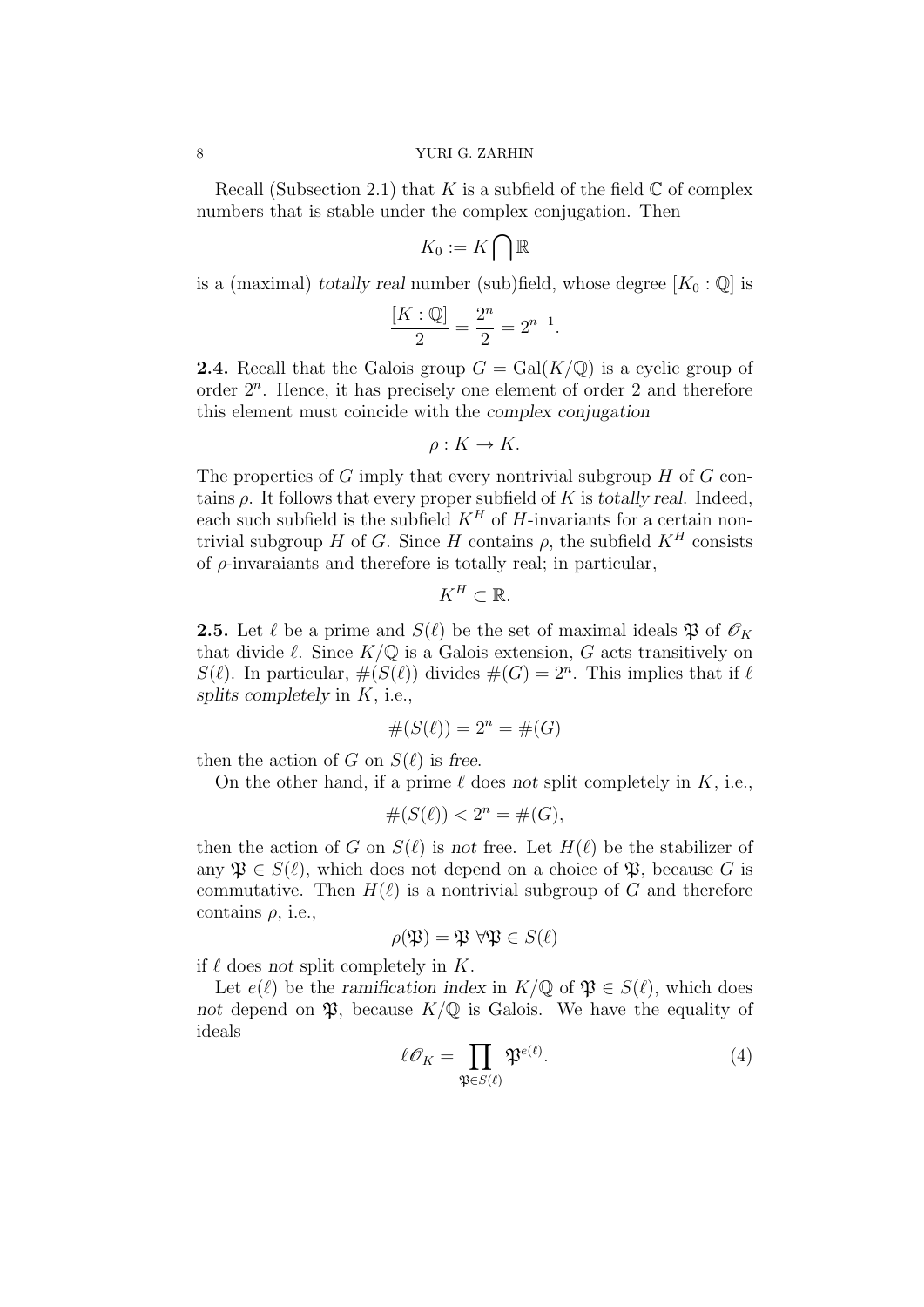It follows that  $K/\mathbb{Q}$  is unramified at  $\ell$  if and only if  $e(\ell) = 1$ . We write

$$
\text{ord}_{\mathfrak{P}}: K^* \to \mathbb{Z} \tag{5}
$$

for the discrete valuation map attached to  $\mathfrak{P}$ . We have

$$
\operatorname{ord}_{\mathfrak{P}}(\ell) = e(\ell) \,\,\forall \mathfrak{P} \in S(\ell); \tag{6}
$$

$$
\operatorname{ord}_{\mathfrak{P}}(u) \ge 0 \,\forall u \in \mathscr{O}_R \setminus \{0\}, \mathfrak{P} \in S(\ell); \tag{7}
$$

$$
\operatorname{ord}_{\mathfrak{P}}(\rho(u)) = \operatorname{ord}_{\rho(\mathfrak{P})}(u) \,\forall u \in K^*, \mathfrak{P} \in S(\ell). \tag{8}
$$

**2.6.** Let p be a prime, j a positive integer, and  $q = p<sup>j</sup>$ .

Let  $\pi \in O_K$  be a Weil's  $q = p^j$ -number. Let us consider the ideal  $\pi \mathcal{O}_K$  in  $\mathcal{O}_K$ . Then there is a nonnegative integer-valued function

$$
d_{\pi}: S(p) \to \mathbb{Z}_+, \ \mathfrak{P} \mapsto d_{\pi}(\mathfrak{P}) := \text{ord}_{\mathfrak{P}}(\pi) \tag{9}
$$

such that

$$
\pi \mathscr{O}_K = \prod_{\mathfrak{P} \in S(p)} \mathfrak{P}^{d_\pi(\mathfrak{P})}.
$$
 (10)

It follows from (3) that

$$
d_{\pi}(\mathfrak{P}) + d_{\pi}(\rho(\mathfrak{P})) = \text{ord}_{\mathfrak{P}}(q) = j \cdot e(\ell) \ \forall \mathfrak{P} \in S(p). \tag{11}
$$

**Lemma 2.7.** Let  $\pi \in O_K$  be a Weil's  $q = p^j$ -number. If p does not split completely in K then  $\pi^2/q$  is a root of unity.

*Proof.* Since  $p$  does not split completely in  $K$ , it follows from arguments of Subsection 2.4 that

$$
\rho(\mathfrak{P}) = \mathfrak{P} \,\,\forall \mathfrak{P} \in S(p).
$$

It follows from (11) that

$$
d_{\pi}(\mathfrak{P}) = \frac{j \cdot e(p)}{2} \,\forall \mathfrak{P} \in S(p);
$$

in particular, j is even if  $e(p) = 1$  (i.e., if  $K/\mathbb{Q}$  is unramified at p). This implies that  $\pi^2/q$  is a  $\mathfrak{P}$ -adic unit for all  $\mathfrak{P} \in S(p)$ . On the other hand, it follows from (3) that  $\pi^2/q$  is an  $\ell$ -adic unit for all primes  $\ell \neq p$ . It follows from the very definition of Weil's numbers that

$$
|\sigma\left(\pi^2/q\right)|_{\infty}=1 \,\forall \sigma\in G.
$$

(Here  $| \cdot |_{\infty} : \mathbb{C} \to \mathbb{R}_{+}$  is the standard archimedean value on  $\mathbb{C}$ .) Now it follows from a classical theorem of Kronecker [16, Ch. IV, Sect. 4, Th. 8] that  $\pi^2/q$  is a root of unity.  $\Box$ 

**Lemma 2.8.** Suppose that a prime p completely splits in  $K$ . (In particular,  $K/\mathbb{Q}$  is unramified at p.) Let  $\pi \in O_K$  be a Weil's  $q = p^j$ -number. Then either  $\mathbb{Q}(\pi) = K$  or j is even and  $\pi = \pm p^{j/2}$ .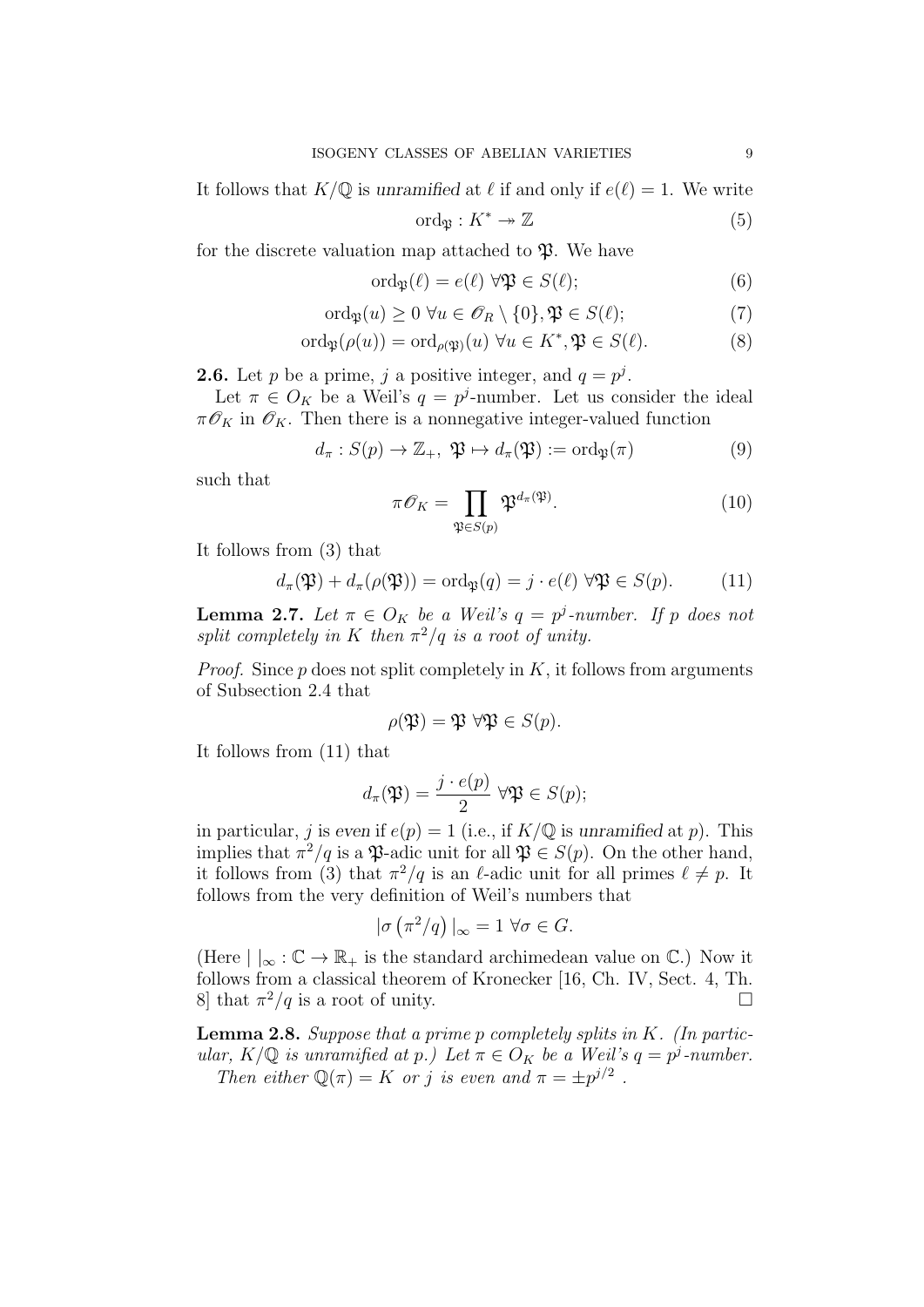*Proof.* So,  $K/\mathbb{Q}$  is unramified at p, i.e.,  $e(p) = 1$  and

$$
p\mathscr{O}_K = \prod_{\mathfrak{P} \in S(p)} \mathfrak{P}.\tag{12}
$$

This implies that

$$
q\mathcal{O}_K = \prod_{\mathfrak{P} \in S(p)} \mathfrak{P}^j. \tag{13}
$$

Since p splits completely in K, the group G acts freely on  $S(p)$ , in light of Subsection 2.5. In particular,

$$
\mathfrak{P} \neq \rho(\mathfrak{P}) \,\,\forall \mathfrak{P} \in S(p). \tag{14}
$$

If the subfield  $\mathbb{Q}(\pi)$  of K does not coincide with K then it is totally real, thanks to arguments of Subsection 2.4. This implies that  $\rho(\pi)$  = π. It follows from (3) that  $\pi^2 = q$ , i.e.,  $\pi = \pm p^{j/2}$ . This implies that the ideal  $q\mathscr{O}_K$  is a square. It follows from (13) that j is even.  $\Box$ 

**2.9.** Suppose that a prime p completely splits in  $K$ .

**Definition 2.10.** Let  $\pi \in O_K$  be a Weil's  $q = p^j$ -number. We say that  $\pi$  is an ordinary Weil's q-number if the "slope" ord $p(\alpha)/\text{ord}_{\mathfrak{B}}(q)$  is an integer for all  $\mathfrak{P} \in S(p)$ .

It (is well known and) follows from (3), (7) and (8) that if  $\pi$  is an ordinary Weil's q-number then

$$
\frac{\text{ord}_{\mathfrak{P}}(\pi)}{\text{ord}_{\mathfrak{P}}(q)} = 0 \quad \text{or} \quad 1. \tag{15}
$$

# 3. EQUIVALENCE CLASSES OF ORDINARY WEIL'S  $q$ -NUMBERS

Let  $p$  be a prime that splits completely in  $K$ . Throughout this section, by Weil's numbers we mean Weil's  $q$ -numbers where  $q$  is a power of p. We write  $W(q, K)$  for the set of Weil's q-numbers in K. We write  $\mu_K$  for the (finite cyclic) multiplicative group of roots of unity in K.

**Definition 3.1.** Let q and q' be integers  $> 1$  that are integral powers of p. Let  $\pi \in K$  (resp.  $\pi' \in K$ ) be a Weil's q-number (resp. Weil's q'-number). Following Honda [6], we say that  $\pi$  and  $\pi'$  are equivalent, if there are positive integers a and b such that  $\pi^a$  is Galois-conjugate to  $\pi^{\prime b}$ .

Clearly, if  $\pi$  and  $\pi'$  are equivalent then  $\pi$  is ordinary if and only if  $\pi'$  is ordinary. In order to classify ordinary Weil's numbers in K up to equivalence, we introduce the following notion that is inspired by the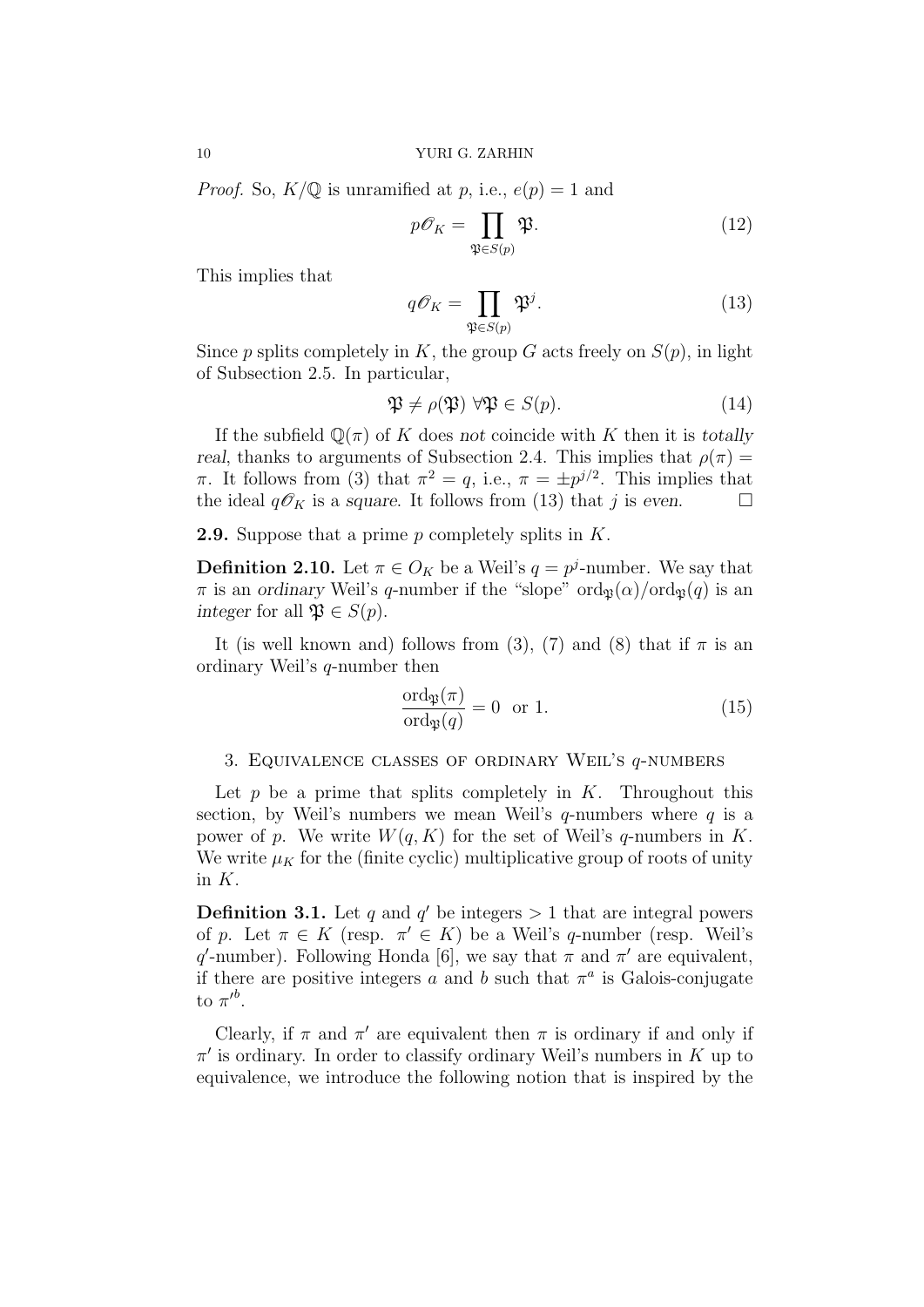notion of CM type for complex abelian varieties  $|10|$  (see also  $|6$ , Sect. 1, Th. 2] and [12, Sect. 5]).

**Definition 3.2.** We call a subset  $\Phi \subset S(p)$  a *p*-type if S is a disjoint union of  $\Phi$  and  $\rho(\Phi)$ .

Clearly,  $\Phi \subset S(p)$  is a p-type if and only if the following two conditions hold (recall that  $[K : \mathbb{Q}] = 2^n$ ).

- (i)  $\#(\Phi) = 2^{n-1}$ .
- (ii) If  $\mathfrak{P} \in \Phi$  then  $\rho(\mathfrak{P}) \notin \Phi$ . It is also clear that  $\Phi \subset S(p)$  is a *p*-type if and only if  $\rho(\Phi)$

is a p-type.

Let  $H(p)$  be the set of nonzero ideals **B** of  $\mathscr{O}_K$  such that

$$
\mathfrak{B} \cdot \rho(\mathfrak{B}) = p \cdot \mathscr{O}_K.
$$

In light of (12) and (14), an ideal  $\mathfrak{B}$  of  $\mathscr{O}_K$  lies in  $H(p)$  if and only if there exists a  $2^{n-1}$ -element subset  $\Phi = \Phi(\mathfrak{B})$  of  $H(p)$  that meets every  $\rho$ -orbit of  $S(p)$  at exactly one place and

$$
\mathfrak{B} = \prod_{\mathfrak{P} \in \Phi(\mathfrak{B})} \mathfrak{P}.\tag{16}
$$

Such a  $\Phi(\mathfrak{B})$  is uniquely determined by  $\mathfrak{B} \in H(p)$ : namely, it coincides with the set of maximal ideals in  $\mathcal{O}_K$  that contain  $\mathfrak{B}$ . This implies that

$$
#(H(p)) = 2^{2^{n-1}}.
$$
\n(17)

Clearly,

$$
\Phi(\sigma(\mathfrak{B})) = \sigma(\Phi(\mathfrak{B})) \,\forall \sigma \in G. \tag{18}
$$

**Lemma 3.3.** Let m be a positive integer and  $\pi$  be a Weil's  $q = p^m$ . number in K. Then the following conditions are equivalent.

- (i)  $\pi$  is ordinary.
- (ii) There exists an ideal  $\mathfrak{B} \in H(p)$  such that

$$
\pi \mathcal{O}_K = \mathfrak{B}^m. \tag{19}
$$

(iii) The subset

$$
\Psi(\pi) := \{ \mathfrak{P} \in S(p) \mid \frac{\text{ord}_{\mathfrak{P}}(\pi)}{\text{ord}_{\mathfrak{P}}(q)} = 1 \}
$$
\n(20)

is a p-type.

If these equivalent conditions hold then such an ideal  $\mathfrak{B}$  is unique and

$$
\Phi(\mathfrak{B}) = \Psi(\pi).
$$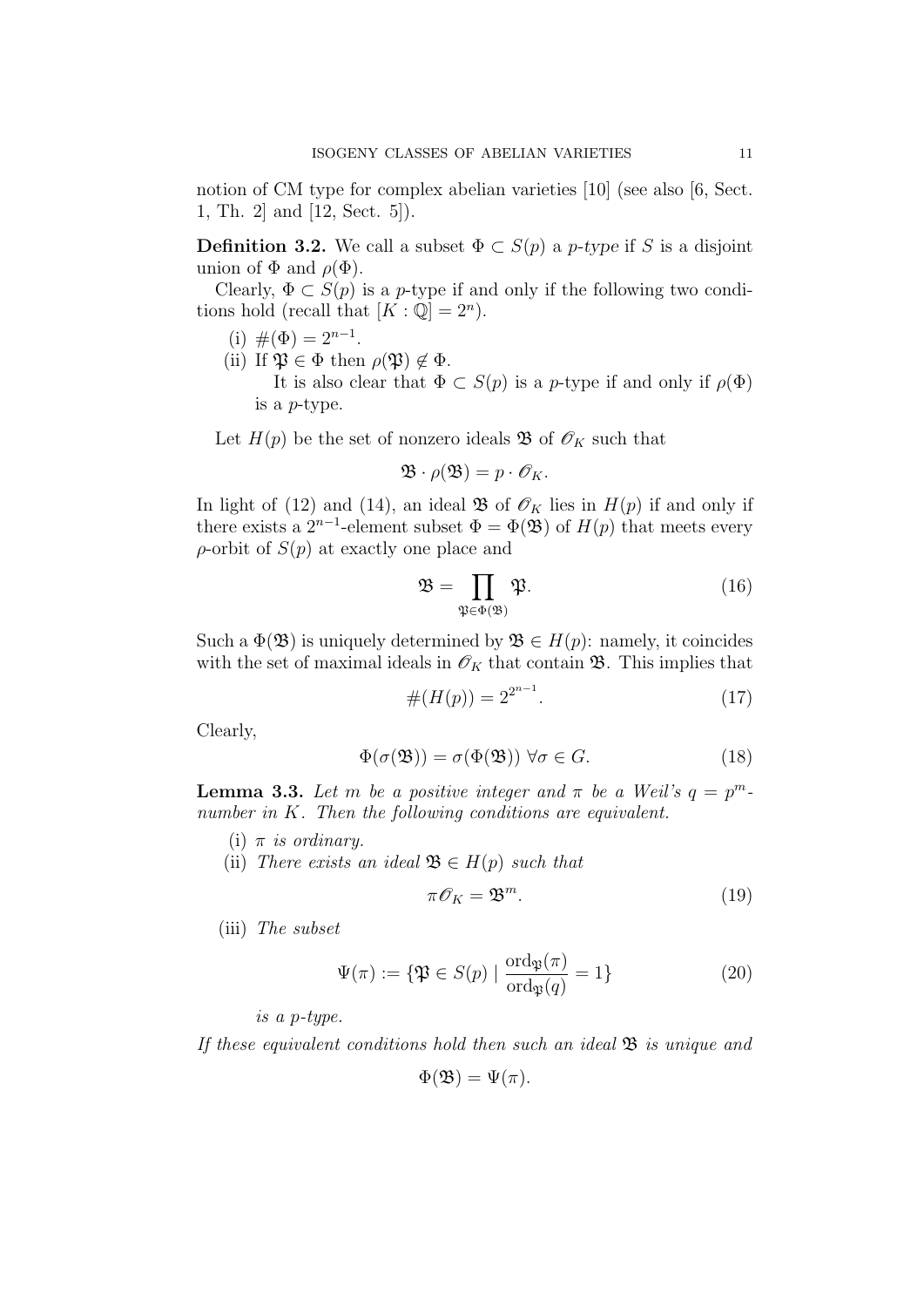Proof. We have

$$
\pi \mathcal{O}_K = \prod_{\mathfrak{P} \in S(p)} \mathfrak{P}^{d(\mathfrak{P})},\tag{21}
$$

for some  $d(\mathfrak{P}) \in \mathbb{Z}_+$  such that

$$
d(\mathfrak{P}) + d(\rho(\mathfrak{P})) = m,
$$
\n(22)

$$
\frac{\text{ord}_{\mathfrak{P}}(\pi)}{\text{ord}_{\mathfrak{P}}(q)} = \frac{d(\mathfrak{P})}{m} \quad \forall \mathfrak{P} \in S(p). \tag{23}
$$

This implies that

$$
\Psi(\pi) := \{ \mathfrak{P} \in S(p) \mid d(\mathfrak{P}) = m \} \subset S(p). \tag{24}
$$

Combining (24) with (22), we obtain that

$$
\rho(\Psi(\pi)) := \{ \mathfrak{P} \in S(p) \mid d(\mathfrak{P}) = 0 \} = \{ \mathfrak{P} \in S(p) \mid \frac{\text{ord}_{\mathfrak{P}}(\pi)}{\text{ord}_{\mathfrak{P}}(q)} = 0 \} \subset S(p);
$$
\n(25)

in particular, the subsets  $\Psi(\pi)$  and  $\rho(\Psi(\pi))$  do not meet each other. In light of (20) and (25) combined with (15),  $\pi$  is ordinary if and only if  $S(p)$  is a disjoint union of  $\Psi(\pi)$  and  $\rho(\Psi(\pi))$ , i.e.,  $\Psi(\pi)$  is a p-type. This proves the equivalence of (i) and (iii). If (i) and (iii) hold then it follows from (21) that

$$
\pi \mathscr{O}_K = \prod_{\mathfrak{P} \in \Psi(\pi)} \mathfrak{P}^m = \mathfrak{B}^m \ \ \text{where} \ \mathfrak{B} := \prod_{\mathfrak{P} \in \Psi(\pi)} \mathfrak{P}.
$$

Since  $\Psi(\pi)$  is a p-type,  $\mathfrak{B} \in H(p)$  and obviously  $\Phi(\mathfrak{B}) = \Psi(\pi)$ . This proves that equivalent (i) and (iii) imply (ii).

Let us assume that (ii) holds. This means that there is  $\mathfrak{B} \in H(p)$ that satisfies (19). This implies that

$$
\mathfrak{B}=\prod_{\mathfrak{P}\in \Phi(\mathfrak{B})}\mathfrak{P},\ \pi\mathscr{O}_K=\mathfrak{B}^m=\prod_{\mathfrak{P}\in \Phi(\mathfrak{B})}\mathfrak{P}^m.
$$

It follows that

$$
\frac{\text{ord}_{\mathfrak{P}}(\pi)}{\text{ord}_{\mathfrak{P}}(q)} = 1 \,\forall \mathfrak{P} \in \Phi(\mathfrak{B}),
$$

$$
\frac{\text{ord}_{\mathfrak{P}}(\pi)}{\text{ord}_{\mathfrak{P}}(q)} = 0 \,\forall \mathfrak{P} \notin \Phi(\mathfrak{B}).
$$

This implies that  $\pi$  is ordinary and therefore (ii) implies (i). So, we have proven the equivalence of (i),(ii), (iii). The uniqueness of such  $\mathfrak{B}$ is obvious.  $\Box$ 

**Lemma 3.4.** The natural action of G on  $H(p)$  is free. In particular,  $H(p)$  partitions into a disjoint union of  $2^{2^{n-1}-n}$  orbits of G, each of which consists of  $2^n$  elements.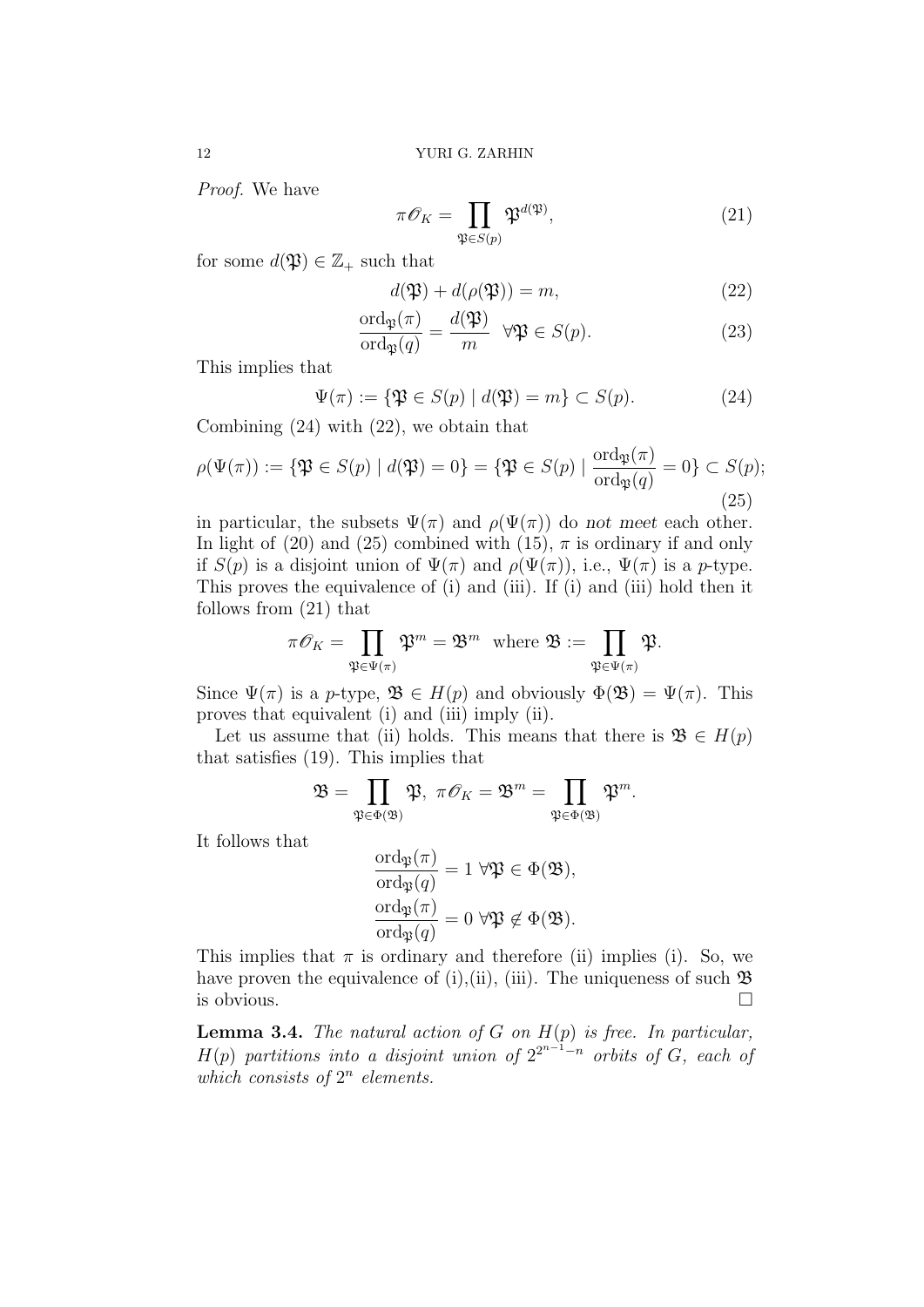*Proof.* Suppose that there exists  $\mathfrak{B} \in H(p)$  such that its stabilizer

$$
G_{\mathfrak{B}} = \{ \sigma \in G \mid \sigma(\mathfrak{B}) = \mathfrak{B} \}
$$

is a nontrivial subgroup. Then  $G_{\mathfrak{B}}$  must contain  $\rho$ , thanks to the arguments of Subsection 2.4. This means that  $\rho(\mathfrak{B}) = \mathfrak{B}$  and therefore

$$
p \cdot \mathscr{O}_K = \mathfrak{B} \cdot \rho(\mathfrak{B}) = \mathfrak{B}^2,
$$

which is not true, since  $p$  is unramified in  $K$ . The obtained contradiction proves that the action of G on  $H(p)$  is free. Hence, every G-orbit in  $H(p)$  consists of  $\#(G) = 2^n$  elements and the number of such orbits is

$$
\frac{\#(H(p))}{\#(G)} = \frac{2^{2^{n-1}}}{2^n} = 2^{2^{n-1}-n}.
$$

In what follows we define (non-canonically) certain G-equivariant injective maps  $\mathscr{Z}$ ,  $\Pi$  and  $\Pi_1$  from  $H(p)$  to K; they will play a crucial role in the classification of ordinary Weil's numbers in  $K$  up to equivalence.

**Corollary 3.5.** Let  $c = \exp(K)$ . Then there exists a G-equivariant map

$$
\mathscr{Z}: H(p) \hookrightarrow \mathscr{O}_K \setminus \{0\} \subset \mathscr{O}_K \subset K \tag{26}
$$

such that  $\mathscr{Z}(\mathfrak{B})$  is a generator of  $\mathfrak{B}^c$  for all  $\mathfrak{B} \in H(p)$ .

*Proof.* We define  $\mathscr X$  separately for each G-orbit  $O \subset H(p)$ . Pick  $\mathfrak B_O \in$ O and choose a generator  $z<sub>O</sub>$  of the principal ideal  $\mathfrak{B}^c_{O}$ . In light of Lemma 3.4, if  $\mathfrak{B} \in O$  then there is precisely one  $\sigma \in G$  such that  $\mathfrak{B} = \sigma(\mathfrak{B}_O)$ . This implies that

$$
\mathfrak{B}^c = \sigma(\mathfrak{B}_O)^c = \sigma(\mathfrak{B}_O^c) = \sigma(z_O)\mathscr{O}_K,
$$

i.e.,  $\sigma(z_0)$  is a generator of  $\mathfrak{B}^c$ . It remains to put

$$
\mathscr{Z}(\mathfrak{B}):=\sigma(z_O).
$$

□

# Theorem 3.6. Let us put

$$
c := \exp(K), \ q := p^c.
$$

Let  $K_0 = K^{\rho}$  be the maximal totally real subfield of K.

(1) There exists an injective map

$$
\Pi: H(p) \hookrightarrow W(q^2, K), \ \mathfrak{B} \mapsto \Pi(\mathfrak{B})
$$
\n<sup>(27)</sup>

that enjoys the following properties.

(0)  $\Pi$  is *G*-equivariant, *i.e.*,

$$
\Pi(\sigma(\mathfrak{B})) = \sigma(\Pi(\mathfrak{B})) \,\,\forall \sigma \in G, \mathfrak{B} \in H(p).
$$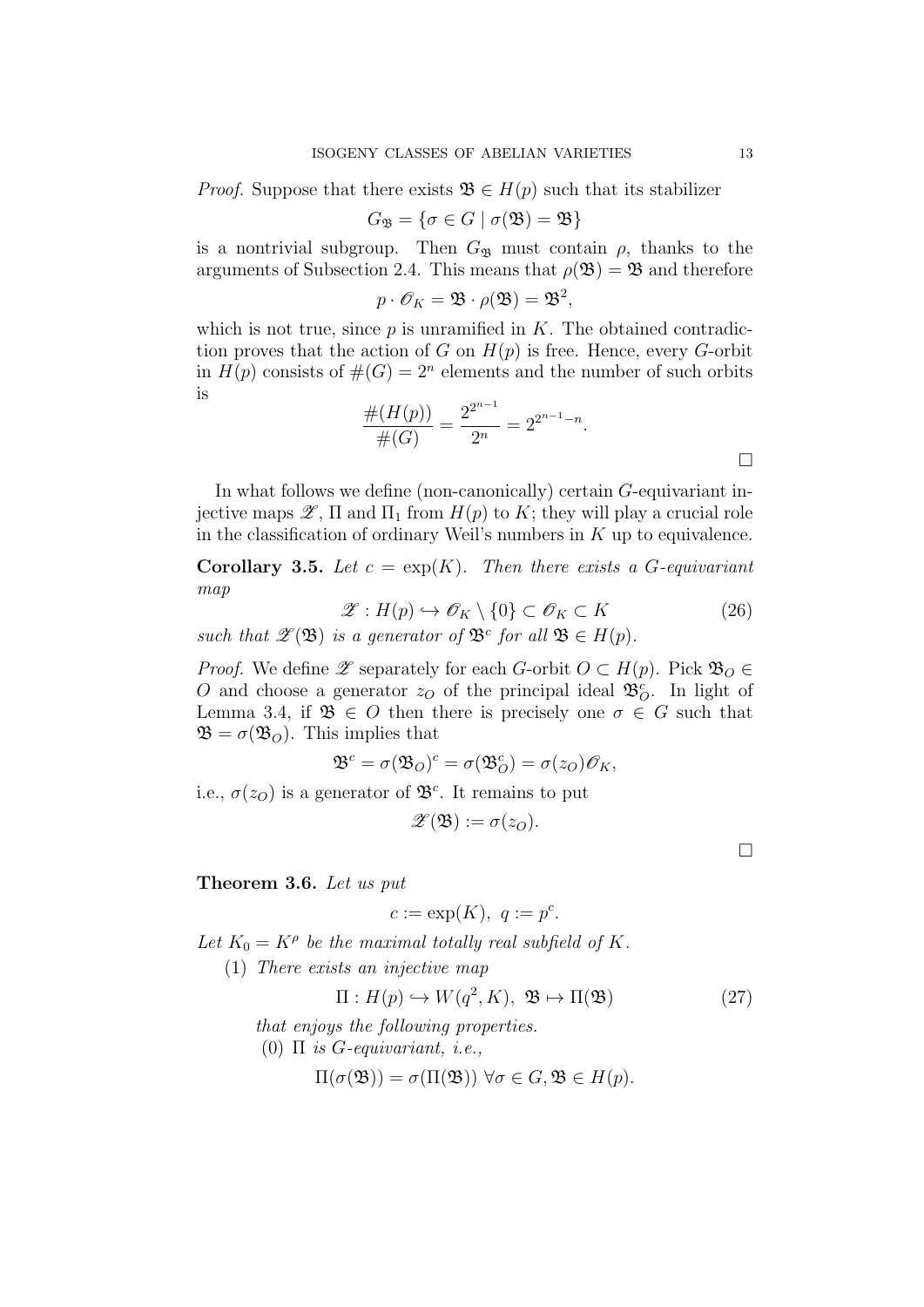- (i) For all  $\mathfrak{B} \in H(p)$  the ideal  $\Pi(\mathfrak{B})\mathscr{O}_K$  coincides with  $\mathfrak{B}^{2c}$ .
- (ii) The image  $\Pi(H(p))$  consists of ordinary Weil's  $q^2$ -numbers.
- (iii) If  $\pi'$  is an ordinary Weil's  $p^m$ -number in K then there exists preisely one  $\mathfrak{B} \in H(p)$  such that the ratio  $(\pi')^{2c}/\Pi(\mathfrak{B})^m$ is a root of unity.
- (iv) Let  $\mathfrak{B}_1, \mathfrak{B}_2 \in H(p)$ . Then Weil's  $q^2$ -numbers  $\Pi(\mathfrak{B}_1)$  and  $\Pi(\mathfrak{B}_2)$  are equivalent if and only if  $\mathfrak{B}_1$  and  $\mathfrak{B}_2$  lie in the same G-orbit.
- (v) If h is a positive integer then the subfield  $\mathbb{Q}(\Pi(\mathfrak{B})^h)$  of K generated by  $\Pi(\mathfrak{B})^h$  coincides with K.
- (vi) Suppose that every totally positive unit in  $U_{K_0}$  is a square in  $K_0$  (anf therefore in  $U_{K_0}$ ). Then there exists a map

$$
\Pi_0: H(p) \to W(q, K)
$$

that enjoys the following properties.

- (a)  $\Pi_0(\mathfrak{B})^2 = \Pi(\mathfrak{B})$  for all  $\mathfrak{B}$ .
- (b)  $\Pi_0$  is *G*-equivariant "up to sign", i.e.,

$$
\Pi_0(\sigma(\mathfrak{B})) = \pm \sigma(\Pi_0(\mathfrak{B})) \,\,\forall \sigma \in G, \mathfrak{B} \in H(p).
$$

- (c) If h is a positive integer then the subfield  $\mathbb{Q}(\Pi_0(\mathfrak{B})^h)$  of K generated by  $\Pi(\mathfrak{B})^h$  coincides with K
- (d)  $\Pi_0(\mathfrak{B})$  is an ordinary Weil's q-number for all  $\mathfrak{B} \in H(p)$ .

*Proof.* Let us choose  $\mathscr{Z}: H(p) \to \mathscr{O}_E \setminus \{0\}$  that enjoys the properties described in Corollary 3.5. Let  $\mathfrak{B} \in H(p)$ . In order to define  $\Pi(\mathfrak{B})$ , notice that

$$
\mathfrak{B} \cdot \rho(\mathfrak{B}) = p\mathscr{O}_K, \ \mathfrak{B}^c = z\mathscr{O}_K
$$

where

$$
z = \mathscr{Z}(\mathfrak{B}) \in \mathscr{O}_K \setminus \{0\}.
$$
 (28)

Then  $z\rho(z)$  is a generator of the ideal

$$
\mathfrak{B}^c \cdot \rho(\mathfrak{B}^c) = (\mathfrak{B} \cdot \rho(\mathfrak{B}))^c = p^c \cdot \mathscr{O}_K = q\mathscr{O}_K.
$$

Since  $\rho$  is the complex conjugation,  $z\rho(z)$  is a real (i.e.,  $\rho$ -invariant) totally positive element of  $\mathscr{O}_K$ . Clearly,

$$
u:=\frac{z\rho(z)}{q}
$$

is an invertible element of  $\mathscr{O}_K$  that is also  $\rho$ -invariant and totally positive unit in  $U_{K_0}$ . Obviously,

$$
q = \frac{z \cdot \rho(z)}{u}.
$$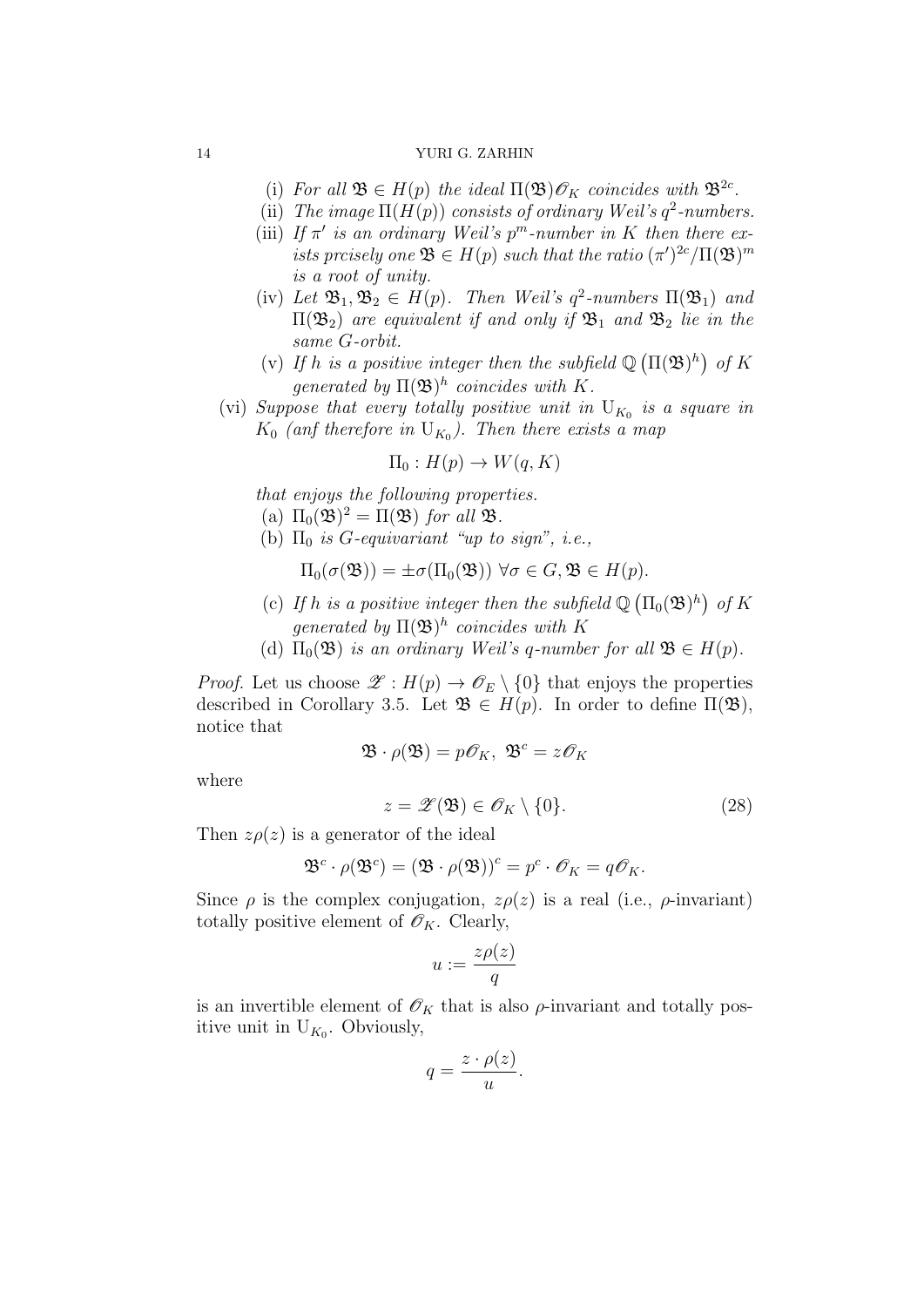Now let us put

$$
\Pi(\mathfrak{B}) := q \cdot \frac{z}{\rho(z)} = \frac{z^2}{z\rho(z)/q} = \frac{z^2}{u} \in \mathscr{O}_K. \tag{29}
$$

If u is a square in  $K_0$  then there is a unit  $u_0$  in  $K_0$  such that  $u = u_0^2$ . If this is the case then let us put

$$
\Pi_0(\mathfrak{B}) := \frac{z}{u_0} \in \mathscr{O}_K \text{ and get } \Pi_0(\mathfrak{B})^2 = \left(\frac{z}{u_0}\right)^2 = \frac{z^2}{u} = \Pi(\mathfrak{B}). \quad (30)
$$

Clearly,

$$
\Pi(\mathfrak{B}) \cdot \mathscr{O}_K = z^2 \cdot \mathscr{O}_K = (z \cdot \mathscr{O}_K)^2 = (\mathfrak{B}^c)^2 = \mathfrak{B}^{2c},\tag{31}
$$

which proves (i). In order to check that  $\Pi(\mathfrak{B})$  is a Weil's  $q^2$ -number, notice that

$$
\Pi(\mathfrak{B}) \cdot \rho(\Pi(\mathfrak{B})) = q \cdot \frac{z}{\rho(z)} \cdot \rho\left(q \cdot \frac{z}{\rho(z)}\right) = q^2 \cdot \frac{z}{\rho(z)} \cdot \frac{\rho(z)}{z} = q^2.
$$

In light of Remark 2.2, this proves that  $\Pi(\mathfrak{B})$  is a Weil's  $q^2$ -number. It follows from (30) that if  $\Pi_0(\mathfrak{B})$  is defined then it is a Weil's q-number. By construction,

$$
\Pi(\mathfrak{B})\mathscr{O}_K=\mathfrak{B}^{2c},
$$

which also implies that  $\Pi(\mathfrak{B})$  is  $p^{2c} = q^2$ -ordinary Weil's number. The G-invariance of  $\mathscr{Z}$  (see Corollary 3.5) combined with (28) and (29) implies the G-equivariance of  $\Pi$ , which proves  $(0)$ . The injectiveness of Π follows from (31). This proves (i) and (ii).

In order to prove (v), notice that if  $\mathbb{Q}(\Pi(\mathfrak{B})^h)$  does not coincide with K then it consists of  $\rho$ -invariants (Subsection 2.4). In particular, the ideal  $\Pi(\mathfrak{B})^h \mathscr{O}_K = \mathfrak{B}^{2ch}$  coincides with its complex-conjugate

$$
\rho\left(\Pi(\mathfrak{B})^h\mathscr{O}_K\right)=\rho\left(\mathfrak{B}^{2ch}\right)=\rho(\mathfrak{B})^{2ch}.
$$

This implies that  $\mathfrak{B} = \rho(\mathfrak{B})$ , which is not the case, since  $\mathfrak{B} \in H(p)$ . The obtained contradiction proves (v).

In order to prove (iii), we need to check that if  $\pi'$  is an ordinary Weil's  $p^m$ -number in K then it is equivalent to  $\Pi(\mathfrak{B})$  for some  $\mathfrak{B} \in H(p)$ . In order to do that, let us consider the ideal  $\mathfrak{M} := \pi' \mathcal{O}_K$  in  $\mathcal{O}_K$ . Since  $\pi' \cdot \rho(\pi') = p^m$ , we get  $\mathfrak{M} \cdot \rho(\mathfrak{M}) = p^m \mathscr{O}_K$ . It follows that

$$
\mathfrak{M} = \prod_{\mathfrak{P} \in S(p)} \mathfrak{P}^{d(\mathfrak{P})}, \ d(\mathfrak{P}) + d(\rho(\mathfrak{P})) = m \ \forall \mathfrak{P} \in S(p).
$$

The ordinarity of  $\mathfrak{M}$  implies that

$$
d(\mathfrak{P}) = 0
$$
 or  $m \forall \mathfrak{P} \in S(p)$ .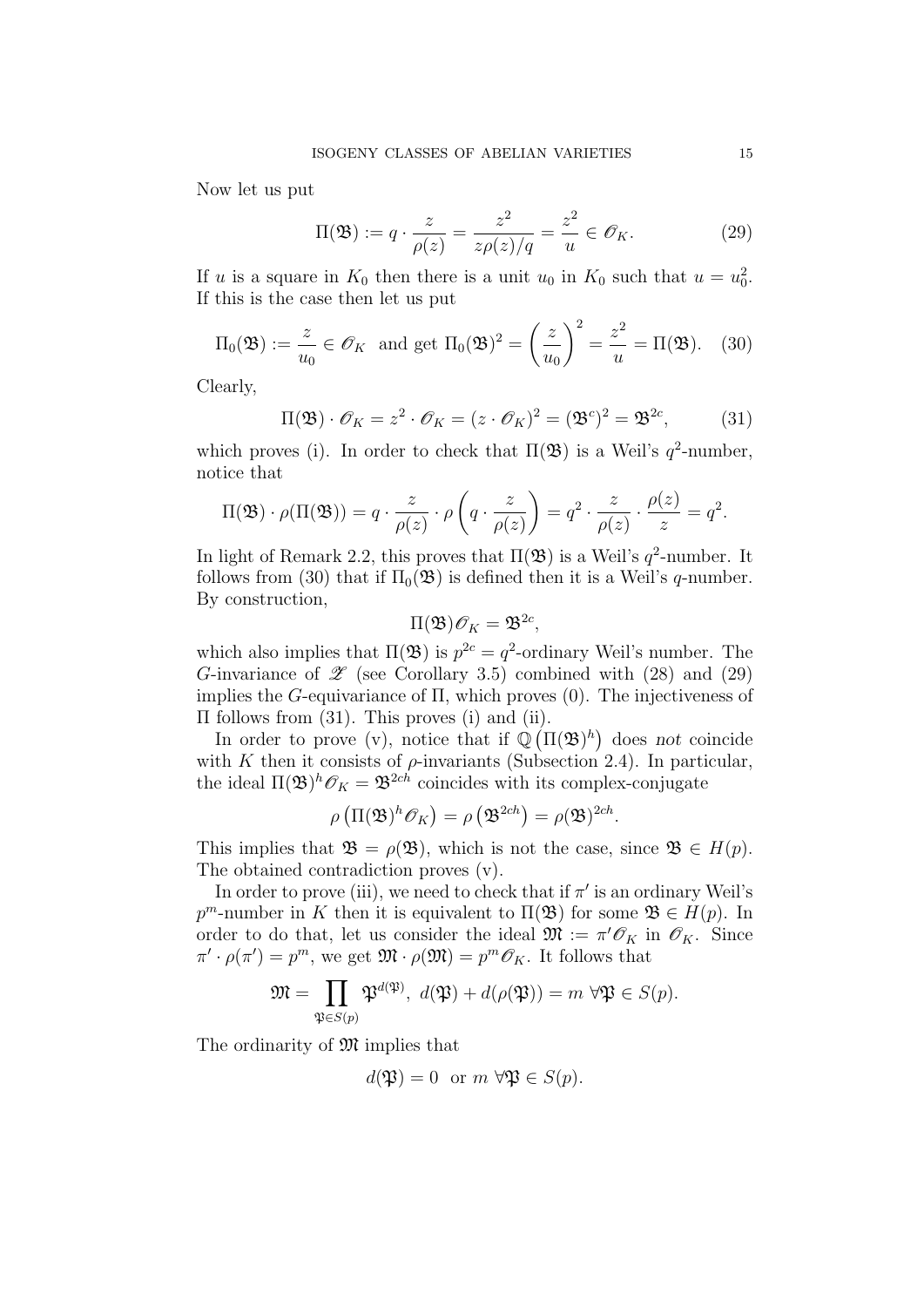This implies that if we put

$$
\Phi = \{ \mathfrak{P} \in S(p) \mid d(\mathfrak{P}) = m \} \subset S(p)
$$

then  $\Phi$  is a p-type and

$$
\mathfrak{M}=\prod_{\mathfrak{P}\in \Phi}\mathfrak{P}^m=\left(\prod_{\mathfrak{P}\in \Phi}\mathfrak{P}\right)^m.
$$

It is also clear that

$$
\mathfrak{B}:=\prod_{\mathfrak{P}\in \Phi}\mathfrak{P}\in H(p),
$$

and

$$
(\pi')^{2c}\mathscr{O}_K = \mathfrak{M}^{2c} = \mathfrak{B}^{2cm} = (\mathfrak{B}^{2c})^m = (\Pi((\mathfrak{B})\mathscr{O}_K)^m = \Pi(\mathfrak{B}^m)\mathscr{O}_K.
$$

It follows from Remark 2.3 that the ratio  $\Pi(\mathfrak{B})^m/(\pi')^{2c}$  is a root of unity. The uniqueness follows from the already proven (i).

Let us prove (iv). The already proven (0) tells us that if  $\mathfrak{B}_2 = \sigma(\mathfrak{B}_2)$ for  $\sigma \in G$  then  $\Pi(\mathfrak{B}_2) = \sigma(\Pi(\mathfrak{B}_1))$  and therefore Weil's numbers  $\Pi(\mathfrak{B}_1)$ and  $\Pi(\mathfrak{B}_2)$  are equivalent.

Conversely, suppose that  $\Pi(\mathfrak{B}_1)$  and  $\Pi(\mathfrak{B}_2)$  are equivalent. This means that there are positive integers  $a, b$ , a Galois automorphism  $\sigma \in$ G, and a root of unity  $\zeta \in \mu_K$  such that

$$
\Pi(\mathfrak{B}_2)^a = \zeta \cdot \sigma(\Pi(\mathfrak{B}_1))^b.
$$

This implies the equality of the corresponding ideals in  $\mathscr{O}_K$ :

$$
\Pi(\mathfrak{B}_2)^a\mathscr{O}_K=\sigma(\Pi(\mathfrak{B}_1))^b\mathscr{O}_K=\Pi(\sigma(\mathfrak{B}_1))^b.
$$

This means (in light of already proven (i)) that

$$
\mathfrak{B}_2^{2ca} = (\sigma(\mathfrak{B}_1))^{2cb},
$$

which implies  $\mathfrak{B}_2 = \sigma(\mathfrak{B}_1)$ . Hence  $\mathfrak{B}_1$  and  $\mathfrak{B}_2$  lie in the same G-orbit.

Let us prove (vi). Actually, we have already constructed the map  $\Pi_0 : H(p) \to \mathscr{O}_K$ , checked that its image lies in  $W(q, K)$ ; we have also proven property  $(vi)(a)$ . As for  $(vi)(b)$ , it follows readily from (30) combined with the G-equivariance of  $\Pi$ . As for (vi)((c), it follows readily from (v) combined with  $(30)$ . In order to prove  $(vi)(d)$ , it suffices to recall that  $\Pi(\mathfrak{B})$  is an ordinary Weil's  $q^2$ -number and notice that in light of (30), the integer

$$
\frac{\mathrm{ord}_{\mathfrak{P}}(\Pi(\mathfrak{B})}{\mathrm{ord}_{\mathfrak{P}}(q^2)}=\frac{2\mathrm{ord}_{\mathfrak{P}}(\Pi_0(\mathfrak{B})}{2\mathrm{ord}_{\mathfrak{P}}(q)}=\frac{\mathrm{ord}_{\mathfrak{P}}(\Pi_0(\mathfrak{B})}{\mathrm{ord}_{\mathfrak{P}}(q)}.
$$

□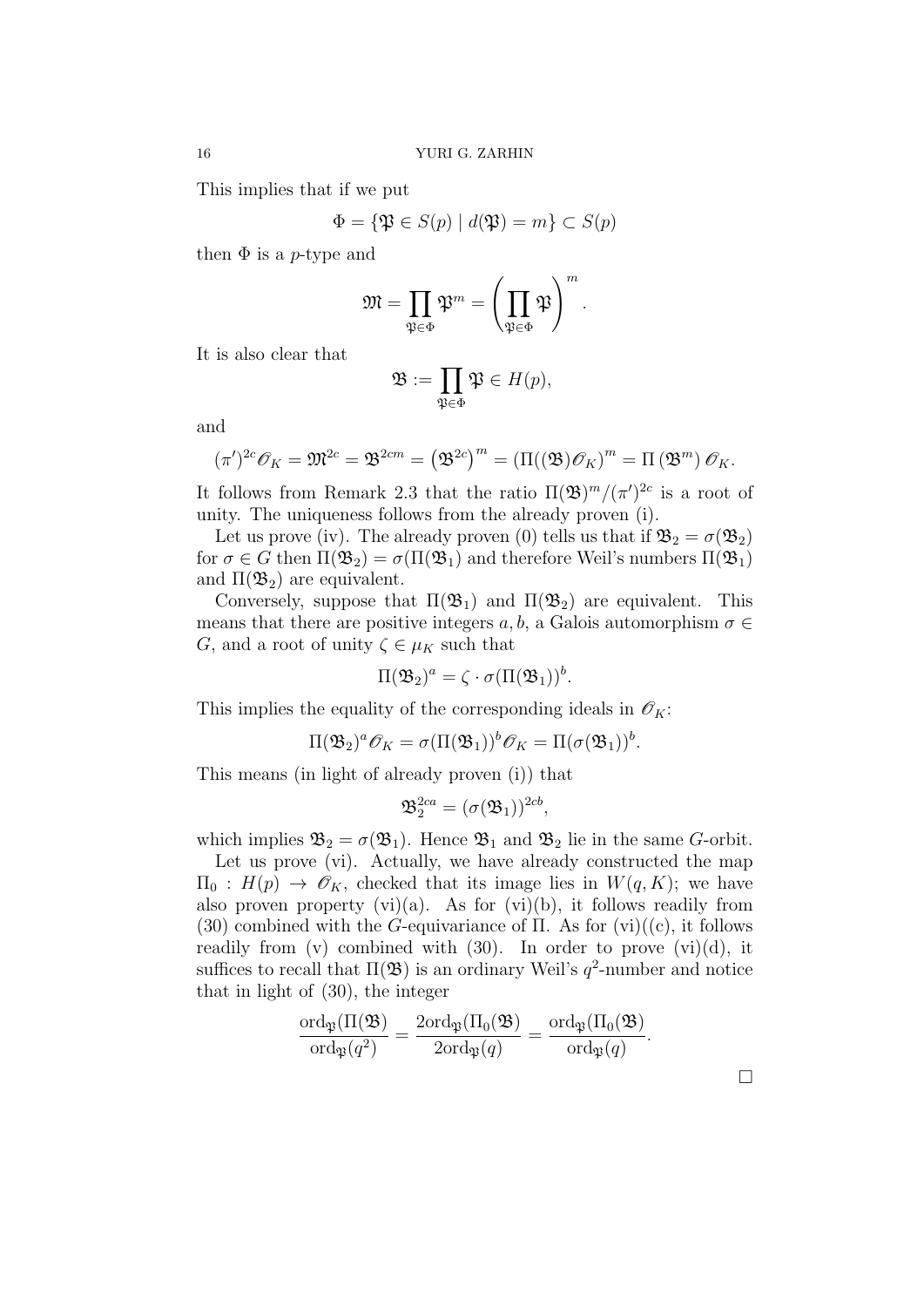As above, p is a prime, m a positive integer and  $q = p^m$ .

**Theorem 4.1.** Let A be a simple abelian variety over  $k = \mathbb{F}_q$  such that the corresponding Weil's q-number

 $\pi_A \in K$ .

Let  $\mathbb{Q}(\pi_A)$  be the subfield of K generated by  $\pi_A$ .

(i) Suppose that either  $\mathbb{Q}(\pi_A) \neq K$  or p does not split completely in K.

Then A is supersingular.

- (ii) If p splits completely in K,  $\mathbb{Q}(\pi_A) = K$  and  $\pi_A$  is not ordinary then the division  $\mathbb{Q}$ -algebra  $\text{End}_k^0(A)$  is not commutative.
- (iii) If  $\pi_A$  is ordinary then  $K = \mathbb{Q}(\pi_A)$ , and  $\text{End}_k^0(A) \cong K$ ; in particular,  $\text{End}_k^0(A)$  is commutative.

*Proof.* (i) It follows from Lemmas 2.7 and 2.8 that  $\pi_A^2/q$  is a root of unity. This means that  $A$  is supersingular.

(ii-iii) Recall [11, 12] that  $E := \text{End}_{k}^{0}(A)$  is a central division algebra over the field  $\mathbb{Q}(\pi_A) = K$ . Since p splits completely in K, the  $\mathfrak{P}$ -adic completion  $K_{\mathfrak{P}}$  of K coincides with  $\mathbb{Q}_p$ , i.e.,

$$
[K_{\mathfrak{P}}:\mathbb{Q}_p]=1\,\,\forall\mathfrak{P}\in S(p).
$$

By  $[12, Th. 1]$ , the local  $\mathfrak{P}\text{-}\mathsf{adic}$  invariant

$$
\mathrm{inv}_{\mathfrak{P}}(E) \in \mathbb{Q}/\mathbb{Z}
$$

of the central division  $K$ -algebra  $E$  is given by the formula

$$
\text{inv}_{\mathfrak{P}}(E) = \frac{\text{ord}_{\mathfrak{P}}(\pi_A)}{\text{ord}_{\mathfrak{P}}(q)} [K_{\mathfrak{P}} : \mathbb{Q}_p] \text{ mod } \mathbb{Z} = \frac{\text{ord}_{\mathfrak{P}}(\pi_A)}{\text{ord}_{\mathfrak{P}}(q)} \text{ mod } \mathbb{Z} \in \mathbb{Q}/\mathbb{Z}.
$$
\n(32)

All other local invariants of E (outside  $S(p)$ ) are 0 (ibid).

Suppose that  $\pi_A$  is ordinary. Then  $\mathbb{Q}(\pi_A) = K$ , because otherwise  $\mathbb{Q}(\pi_A) \subset \mathbb{R}$  and therefore  $\pi_A$  is real, i.e., A is supersingular [12, Examples], which is not the case. Since  $\pi_A$  is ordinary, all the slopes  $\text{ord}_{\mathfrak{P}}(\pi_A)/\text{ord}_{\mathfrak{P}}(q)$  are integers and therefore  $\text{inv}_{\mathfrak{P}}(E) = 0$  for all  $\mathfrak{P} \in S(p)$ . This implies that the division algebra  $E = \text{End}_{k}^{0}(A)$  is actually a field, i.e., is isomorphic to  $K$ . This proves (iii).

In order to prove (ii), assume that  $\pi_A$  is not ordinary. Then there is a maximal ideal  $\mathfrak{P} \in S(p)$  such that the ratio  $\text{ord}_{\mathfrak{B}}(\pi_A)\text{ord}_{\mathfrak{B}}(q)$  is not an integer, i.e.

$$
\frac{\text{ord}_{\mathfrak{P}}(\pi_A)}{\text{ord}_{\mathfrak{P}}(q)} \text{ mod } \mathbb{Z} \neq 0 \text{ in } \mathbb{Q}/\mathbb{Z}.
$$
 (33)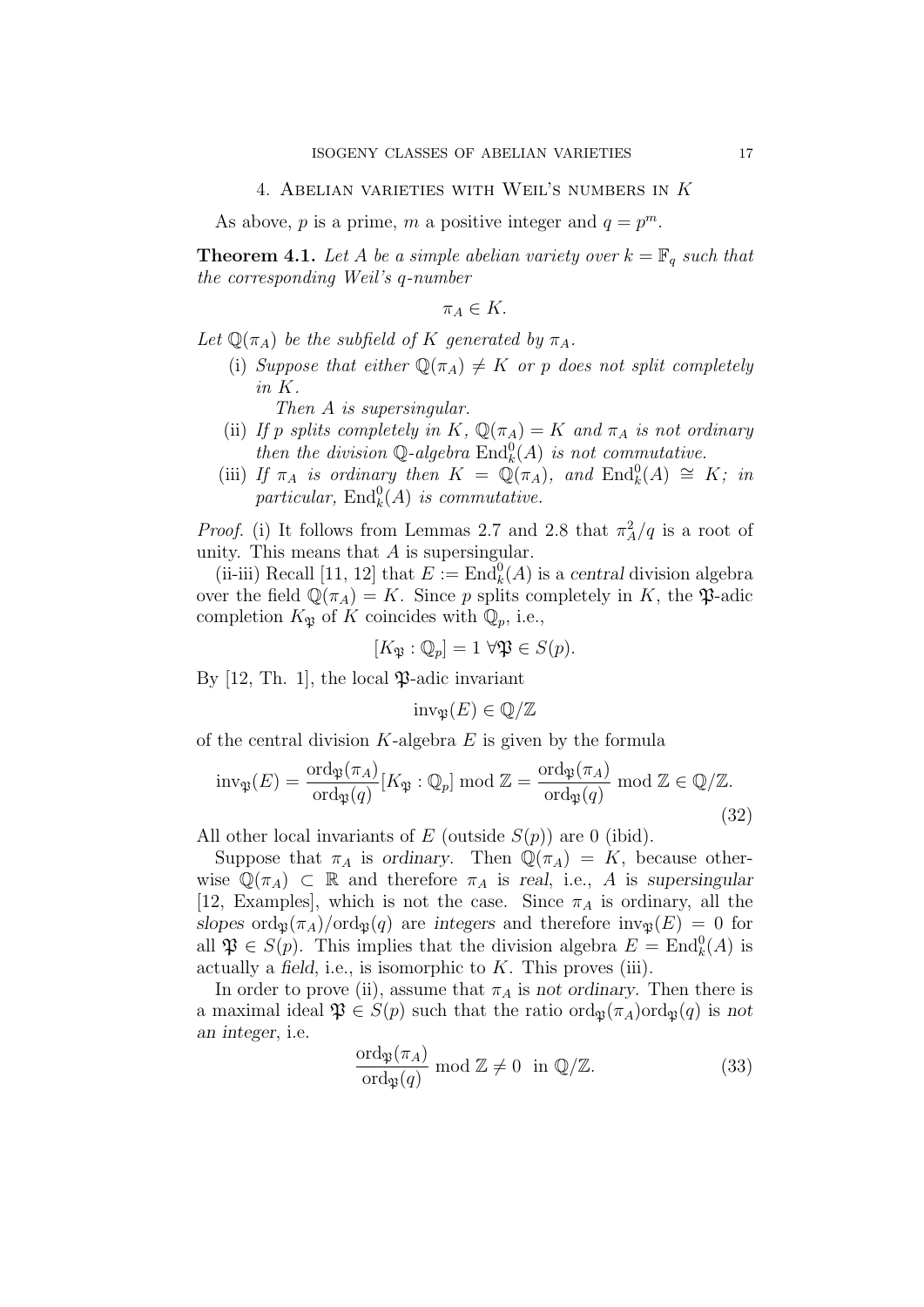Combining (33) with (32), we obtain that  $inv_{\mathfrak{B}}(E) \neq 0$ . It follows that  $E = \text{End}_{k}^{0}(A)$  does not coincide with its center, i.e., is noncommutative. This proves (ii).  $\Box$ 

**Remark 4.2.** Let A be a simple abelian variety over  $\mathbb{F}_q$  such that  $\pi_A \in K$ . Obviously, A is ordinary if and only if  $\pi_A$  is ordinary.

# 5. Honda-Tate theory for ordinary abelian varieties

As above,  $p$  is a prime that splits completely in  $K$ ,  $m$  a positive integer and  $q = p^m$ .

Let  $\pi \in K$  be a Weil's q-number. The Honda-Tate theory [11, 6, 12] attaches to  $\pi$  a simple abelian variety  $\mathscr A$  over  $\mathbb F_q$  that is defined up to an  $\mathbb{F}_q$ -isogeny and enjoys the following properties.

Let  $\text{Fr}_{\mathscr{A}} : \mathscr{A} \to \mathscr{A}$  be the Frobenius endomorphism of  $\mathscr{A}$  and  $F :=$  $\mathbb{Q}[\mathrm{Fr}_{\mathscr{A}}]$  be the Q-subalgebra of the division Q-algebra  $E := \mathrm{End}^0_{\mathbb{F}_q}(\mathscr{A})$ (which is actually a subfield). Then  $F$  is the center of  $E$  and there is a field embedding

$$
i: F \hookrightarrow \mathbb{C}
$$
 such that  $i(\text{Fr}_{\mathscr{A}}) = \pi$ .

**Lemma 5.1.** Suppose  $\pi$  is ordinary and  $\mathbb{Q}(\pi^h) = K$  for all positive integers h. Then  $\mathscr A$  is an absolutely simple  $2^{n-1}$ -dimensional ordinary abelian variety,  $\text{End}^0(A) \cong K$ , and all endomorphisms of  $\mathscr A$  are defined over  $\mathbb{F}_q$ .

*Proof.* Since  $\mathbb{Q}(\pi) = K$ , we get  $i(F) = K$ . In particular, number fields K and F are isomorphic. In light of Theorem 4.1,  $\mathscr A$  is an ordinary abelian variety with commutative endomorphism algebra  $E = F \cong K$ . By Theorem  $2(c)$  of [11, Sect. 3],

$$
\dim(\mathscr{A}) = \frac{[E:\mathbb{Q}]}{2} = \frac{[K:\mathbb{Q}]}{2} = 2^{n-1}.
$$

We are going to prove that  $\mathscr A$  is absolutely simple and all its endomorphisms are defined over  $\mathbb{F}_q$ . Let h be a positive integer and  $k = \mathbb{F}_{q^h}$ a degree h field extension of  $\mathbb{F}_q$ . Let  $\mathscr{A}_k = \mathscr{A} \times_{\mathbb{F}_q} k$  be the abelian variety over k obtained from  $\mathscr A$  by the extension of scalars. There is the natural embedding (inclusion) of Q-algebras

$$
\operatorname{End}_{\mathbb{F}_q}^0(\mathscr{A}) \subset \operatorname{End}_k^0(\mathscr{A}_k)
$$

such that the Frobenius endomorphism  $\mathrm{Fr}_{\mathscr{A}_k}$  coincides with  $\mathrm{Fr}_{\mathscr{A}}^h$ . In particular,

$$
\mathbb{Q}[\mathrm{Fr}_{\mathscr{A}_k}] \subset \mathbb{Q}[\mathrm{Fr}_{\mathscr{A}}] = F.
$$

In addition,

$$
i(\operatorname{Fr}_{\mathscr{A}_k}) = i(\operatorname{Fr}_{\mathscr{A}}^h) = i(\operatorname{Fr}_{\mathscr{A}})^h = \pi^h.
$$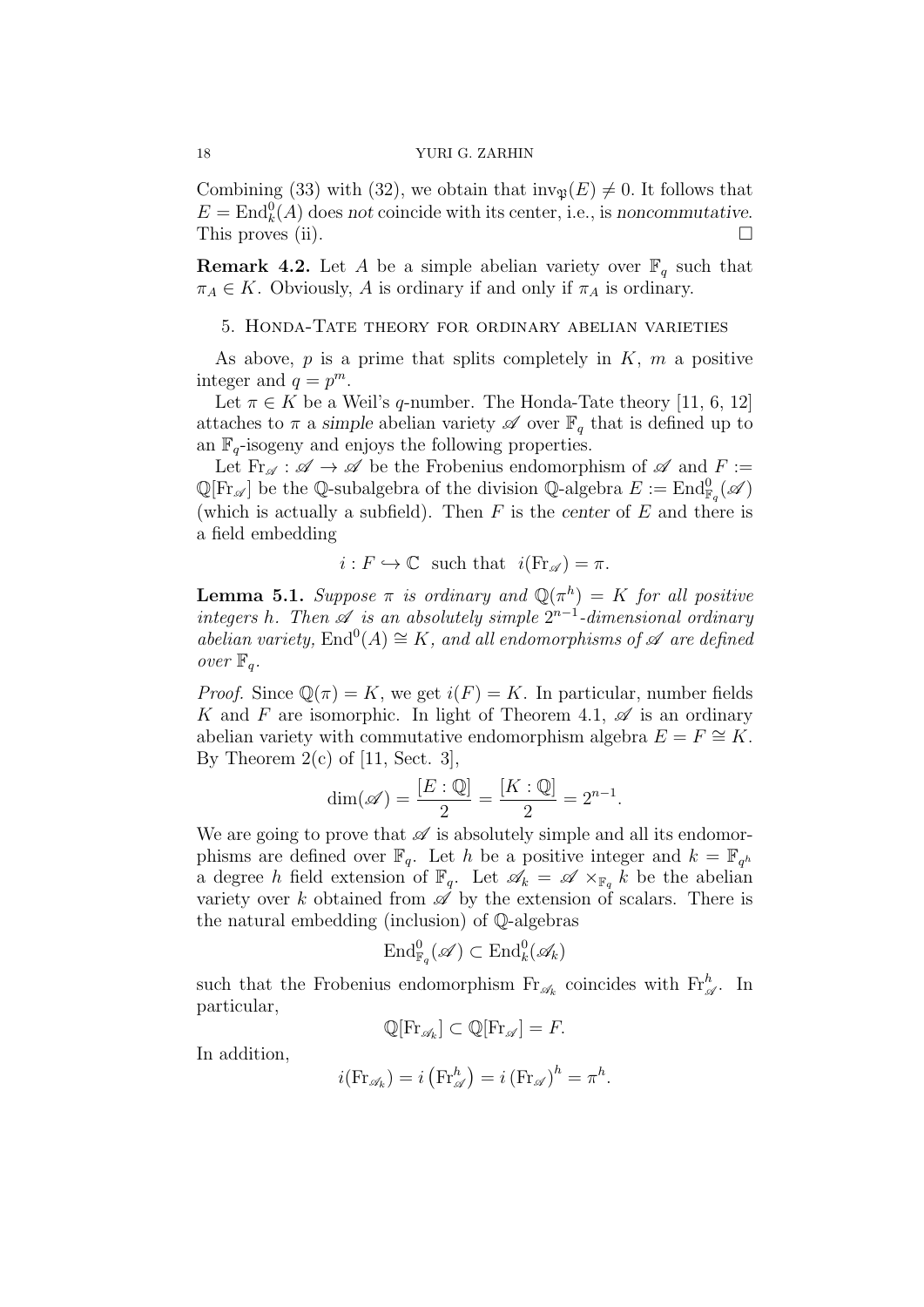Since  $\mathbb{Q}[\pi^h] = K = \mathbb{Q}(\pi)$ , we get

$$
i(\mathbb{Q}[\mathrm{Fr}_{\mathscr{A}_k}]) = K = i(\mathbb{Q}[\mathrm{Fr}_{\mathscr{A}}]).
$$

Hence,  $\mathbb{Q}[\mathrm{Fr}_{\mathscr{A}_k}] = \mathbb{Q}[\mathrm{Fr}_{\mathscr{A}}]$  is a number field of degree  $2dim(\mathscr{A}) =$  $2dim(\mathscr{A}_k)$ . Applying again Theorem  $2(c)$  of [11, Sect. 3] to  $\mathscr{A}_k$ , we conclude that

$$
\mathrm{End}^0(\mathscr{A}_k)=\mathbb{Q}[\mathrm{Fr}_{\mathscr{A}_k}]=\mathbb{Q}[\mathrm{Fr}_{\mathscr{A}}]=\mathrm{End}^0_{\mathbb{F}_q}(\mathscr{A})
$$

for all finite overfields k of  $\mathbb{F}_q$ . This implies that

$$
\mathrm{End}^0(\mathscr{A}_k)=\mathrm{End}^0_{\mathbb{F}_q}(\mathscr{A}),
$$

i.e., all the endomorphisms of  $\mathscr A$  are defined over  $\mathbb F_q$ . In particular,  $\mathscr A$ is absolutely simple and  $\text{End}^0(\mathscr{A}) \cong K$ .

□

# 6. Proofs of main results

As above,  $c = \exp(K)$ , a prime p splits completely in K and  $q = p^c$ .

*Proof of Theorem 1.6.* Let  $\Pi : H(p) \to W(q^2, K)$  be as in Theorem 3.6. Let  $\mathscr{B} \in H(p)$  and let  $\Pi(\mathscr{B})$  be the corresponding ordinary Weil's  $q^2$ number in K. In light of Theorem 3.6(v),  $\mathbb{Q}[\Pi(\mathfrak{B})^h] = K$  for all positive integers h. In light of Lemma 5.1 applied to  $q^2$  and  $\Pi(\mathfrak{B})$ , the Honda-Tate theory [11, 6, 12] attaches to  $\Pi(\mathscr{B})$  an absolutely simple  $2^{n-1}$ dimensional abelian variety  $\mathscr{A} = A(\mathscr{B})$  over  $\mathbb{F}_{q^2}$  (that is defined up to an  $\mathbb{F}_{q^2}$ -isogeny) such that  $\text{End}^0(A(\mathscr{B}) \cong K$ , and all endomorphisms of  $A(\mathscr{B})$  are defined over  $\mathbb{F}_{q^2}$ .

By Theorem 3.6(iv), if  $\mathfrak{B}_1, \mathfrak{B}_2 \in H(p)$  then the Weil numbers  $\Pi(\mathfrak{B}_1)$ and  $\Pi(\mathfrak{B}_2)$  are equivalent if and only if  $\mathfrak{B}_1$ , and  $\mathfrak{B}_2$  belong to the same G-orbit. In light of [11, Theorem 1], [6, p. 84] combined with Lemma 3.4, all the  $A(\mathfrak{B})$  lie in precisely  $2^{2^{n-1}-n}$  isogeny classes of abelian varieties over  $\mathbb{F}_p$ . We also know that each of these varieties is ordinary, has dimension  $2^{n-1}$  and their endomorphism algebras are isomorphic to K.

Now, let us prove that each abelian variety  $\mathscr{B}$  over  $\overline{\mathbb{F}}_p$ , whose endomorphism algebra is isomorphic to K, is isogenous to one of  $A(\mathfrak{B})$  over  $\bar{\mathbb{F}}_p$ ,

In order to do that, first, notice that since K is a field,  $\mathscr B$  is simple over  $\bar{\mathbb{F}}_p$ . Second,  $\mathscr{B}$  is defined with all its endomorphisms over a certain finite field  $k = \mathbb{F}_{q^{2h}}$  (where h is a certain positive integer), i.e., there is a simple abelian variety  $\mathscr{B}_k$  over k such that

$$
\mathscr{B}=\mathscr{B}_k\times_k\bar{\mathbb{F}}_p,\ \mathrm{End}_k^0(\mathscr{B}_k)=\mathrm{End}^0(\mathscr{B})\cong K.
$$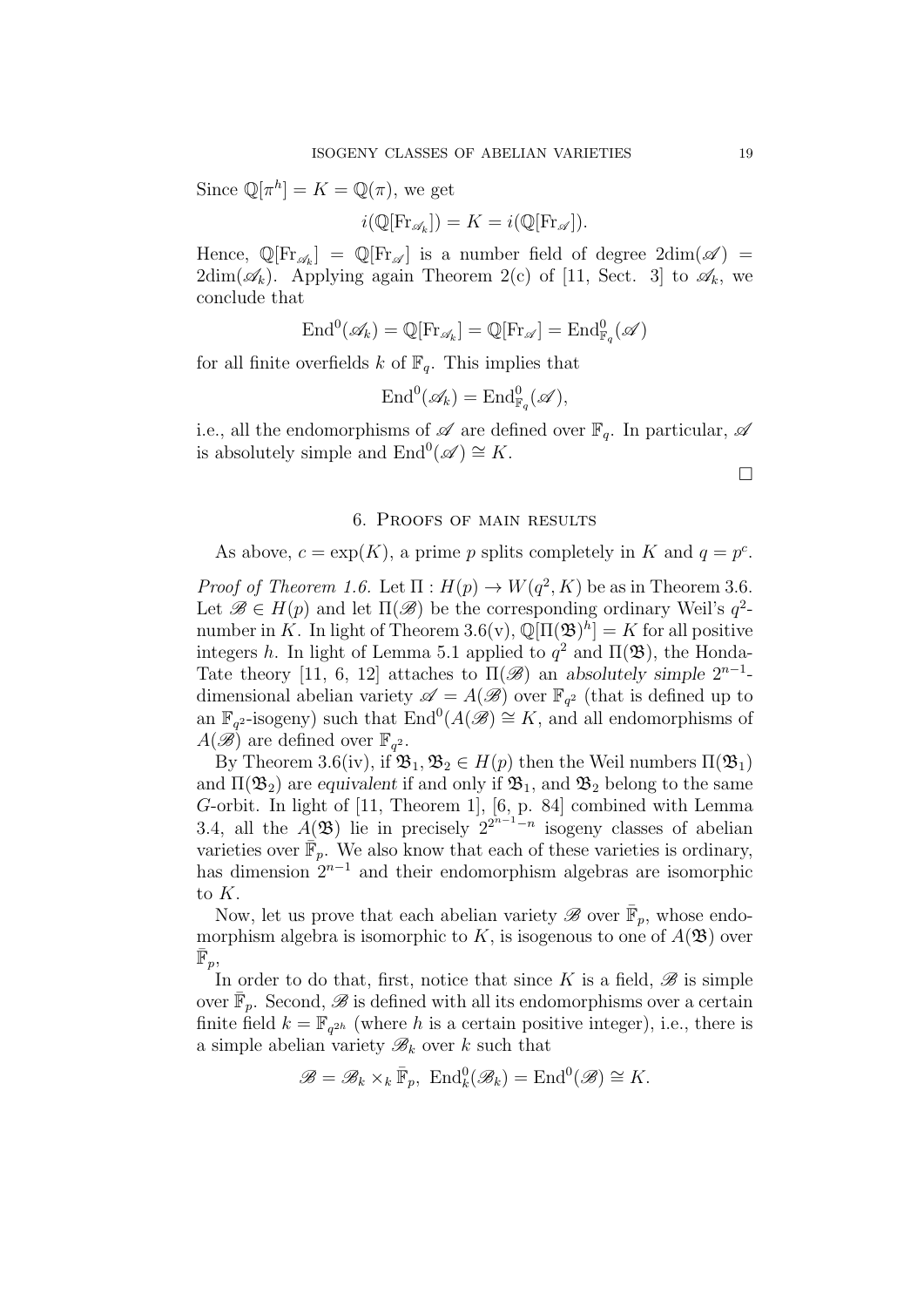Applying Theorem 2(c) of [11, Sect. 3] to  $\mathscr{B}_k$ , we get

$$
K \cong \mathrm{End}^0(\mathscr{B}) = \mathrm{End}_k^0(\mathscr{B}_k) = \mathbb{Q}[\mathrm{Fr}_{\mathscr{B}_k}]
$$

where  $\text{Fr}_{\mathscr{B}_k}$  is the Frobenius endomorphism of  $\mathscr{B}_k$ . This gives us a field isomorphism  $\mathbb{Q}[\mathrm{Fr}_{\mathscr{B}_k}] \to K$ ; let us denote by  $\pi_{\mathscr{B}_k}$  the image of  $\mathrm{Fr}_{\mathscr{B}_k}$  in K. Clearly,  $\mathbb{Q}(\pi_{\mathscr{B}_k}) = K$ ; according to a classical result of Weil [7],  $\pi_{\mathscr{B}_k}$ is a Weil's  $q^{2h}$ -number. By Theorem 4.1(i) (applied to  $q^{2h}$  instead of q),  $\pi_{\mathscr{B}_k}$  is ordinary, because  $\text{End}_k^0(\mathscr{B}_k) \cong K$  is commutative. It follows from Theorem 3.6(iii) that there is  $\mathfrak{B} \in H(p)$  such that Weil's numbers  $\pi_{\mathscr{B}_k}$  and  $\Pi(\mathfrak{B})$  are equivalent. This means (thanks to Theorem 1 of [11], see also [6, pp. 83–84]) that absolutely simple abelian varieties  $\mathscr{B}_k$  and  $A(\mathfrak{B})$  become isogenous over  $\bar{\mathbb{F}}_p$ . It follows that absolutely simple abelian varieties  $\mathscr{B} = \mathscr{B}_k \times_k \bar{\mathbb{F}}_p$  and  $A(\mathfrak{B})$  are isogenous over  $\bar{\mathbb{F}}_p$ .

This proves (i), (ii)(1) and (ii)(2). It remains to prove (ii)(3). It suffices to check that for each  $\mathscr{B} \in H(p)$  there exists an abelian variety  $A_0$  that is defined over  $\mathbb{F}_q$  with all its endomorphism and such that  $A(\mathscr{B})$  is isogenous to  $A_0$  over  $\overline{\mathbb{F}}_p$ .

Let  $\Pi_0 : H(p) \to W(q, K)$  be as in Theorem 3.6(vi) and  $\Pi_0(\mathscr{B})$  be the corresponding ordinary Weil's  $q$ -number in K. In light of Theorem 3.6(vi)(c),  $\mathbb{Q}[\Pi_0(\mathfrak{B})^h] = K$  for all positive integers h. In light of Lemma 5.1 applied to q and  $\Pi_0(\mathfrak{B})$ , the Honda-Tate theory [11, 6, 12] attaches to Weil's q-number  $\Pi_0(\mathscr{B})$  an absolutely simple  $2^{n-1}$ dimensional abelian variety  $\mathscr{A}_0$  over  $\mathbb{F}_q$  (that is defined up to an  $\mathbb{F}_q$ isogeny) such that  $\text{End}^0(\mathscr{A}_0) \cong K$ , and all endomorphisms of  $\mathscr{A}_0$  are defined over  $\mathbb{F}_q$ .

Since  $\Pi_0(\mathscr{B})^2 = \Pi(\mathscr{B})$ , Weil's numbers  $\Pi_0(\mathscr{B})$  and  $\Pi(\mathscr{B})$  are equivalent. As above, in light of Theorem 1 of [11] (see also [6, pp. 83–84]), the corresponding absolutely simple abelian varieties  $\mathscr{A}_0$  and  $A(\mathscr{B})$  are isogenous over  $\overline{\mathbb{F}_p}$ . This ends the proof.

□

*Proof of Corollary 1.14.* Recall that r is an odd prime and  $\zeta_r$  is a primitive rth root of unity. Clearly,  $\mathbb{Q}(\zeta_r)$  is a CM field. Hence, its subfield K is either CM or a totally real. Since **H** has odd order  $m$ , it does not contain the complex conjugation  $\rho : \mathbb{Q}(\zeta_r) \to \mathbb{Q}(\zeta_r)$ , because  $\rho$  has order 2. Hence,  $\rho$  acts nontrivially on  $K = \mathbb{Q}(\zeta_r)^{\mathbf{\bar{H}}} = K^{(r)}$ , which implies that  $K$  is a CM field. (See also [2, p. 78].) Its degree

$$
[K:\mathbb{Q}] = \frac{[\mathbb{Q}(\zeta_r):\mathbb{Q}]}{\#(\mathbf{H})} = \frac{m \cdot 2^n}{m} = 2^n.
$$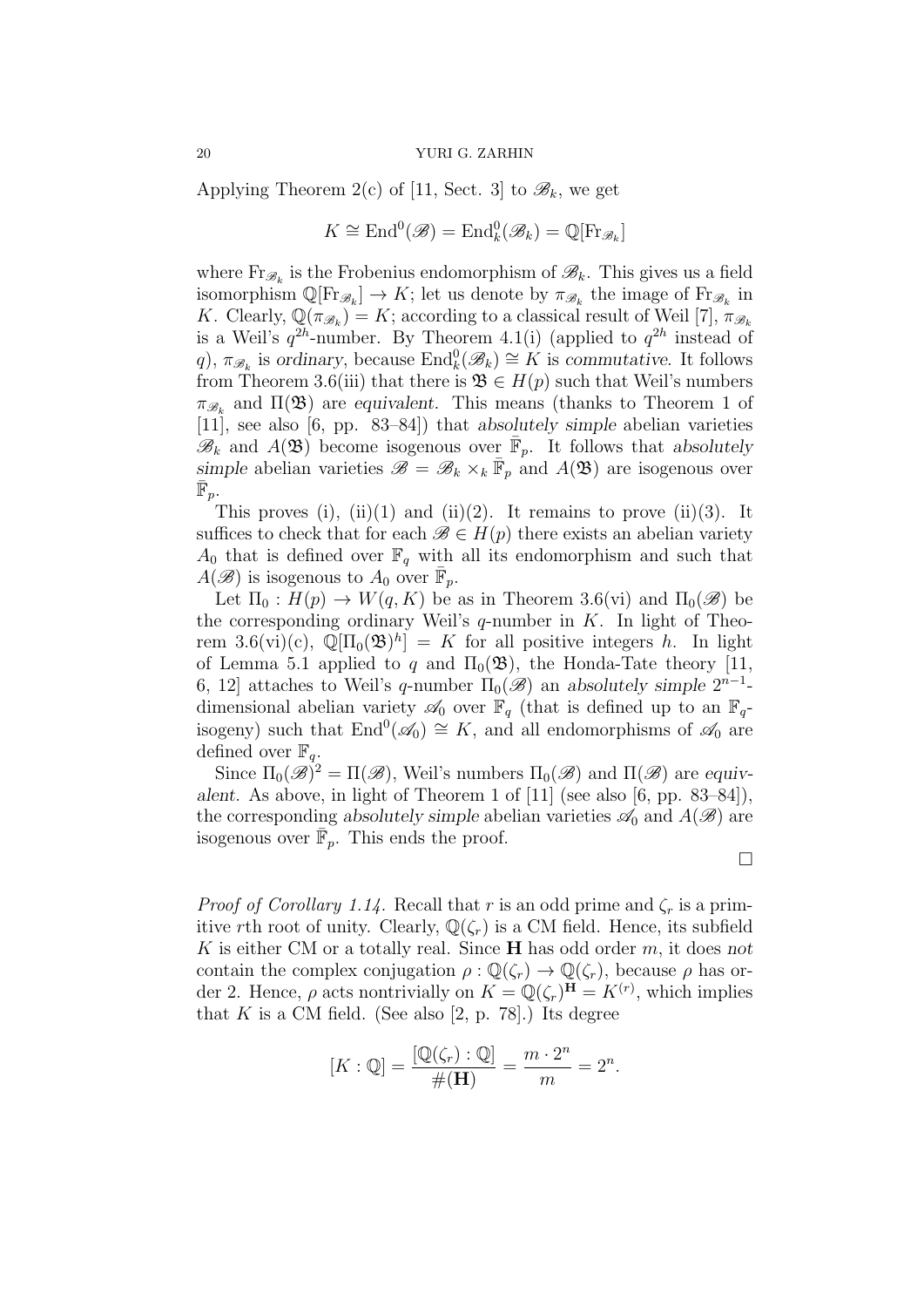We also know (Remark 1.15) that every totally positive unit in  $K_0$  is a square in  $K_0$ .

Clearly,  $K/\mathbb{Q}$  is ramified at r and unramified at every prime  $p \neq r$ . Let us find which  $p \neq r$  split completely in K. Let

$$
f_p \in \mathrm{Gal}(\mathbb{Q}(\zeta_r)/\mathbb{Q}) = (\mathbb{Z}/r\mathbb{Z})^*
$$

be the Frobenius element attached to  $p$ , which is characterized by the property

$$
f_p(\zeta_r) = \zeta_r^p.
$$

In other words,

$$
f_p = p \mod r \in (\mathbb{Z}/r\mathbb{Z})^* = \text{Gal}(\mathbb{Q}(\zeta_r)/\mathbb{Q}).
$$

Clearly, p splits completely in K if and only if  $f_p \in \mathbf{H}$ . So, we need to find when  $f_p$  lies in **H**. In order to do it, notice that

$$
\mathbf{H} = \{ \sigma^{2^n} \mid \sigma \in \mathrm{Gal}(\mathbb{Q}(\zeta_r)/\mathbb{Q}) = (\mathbb{Z}/r\mathbb{Z})^* \}.
$$

This implies that  $f_p$  lies in **H** if and only if p mod r is a 2<sup>r</sup>th power in  $\mathbb{Z}/r\mathbb{Z} = \mathbb{F}_r$ . This ends the proof of (0).

The remaining assertions (i) and (ii) follow from Theorem 1.6 combined with (0).

□

Proof of Corollary 1.8. In the notation of Corollary 1.14, this is the case when  $m = 1$  and  $2^n = r - 1$ . By little Fermat's theorem, every nonzero  $a \in \mathbb{Z}/r\mathbb{Z}$  satisfies

$$
a^{2^n} = a^{r-1} = 1.
$$

Now the desired result follows readily from Corollary 1.14.

□

#### **REFERENCES**

- [1] Z.I. Borevich, I.R. Shafarevich, Number Theory, 3rd edition (in Russian). Nauka, Moscow, 1985.
- [2] P.E. Conner, J. Hurrelbrink, Class Number Parity. World Scientific, Singapore, 1988.
- [3] M. Deuring, Die Typen der Multiplikatorenringe elliptischer Funktionenkorper. Abh. Math. Semin. Univ. Hamburg 14 (1941), 197—272.
- [4] M. Deuring, Die Zetafunktion einer algebraischen Kurve vom Geschlechte Eines. III. Göttingen Nach. 1956, n 4, 37–76.
- [5] H. Hasse, Über die Klassenzahl abelscher Zahlkörper. Akademie-Verlag, Berlin 1952; new edition: Springer-Verlag, Berlin Heidelberg New York, 1985.
- [6] T. Honda, Isogeny classes of abelian varieties over finite fields. J. Math. Soc. Japan 20 (1968), 83–95.
- [7] D. Mumford, Abelian varieties, 2nd edition. Oxford University Press, 1974.